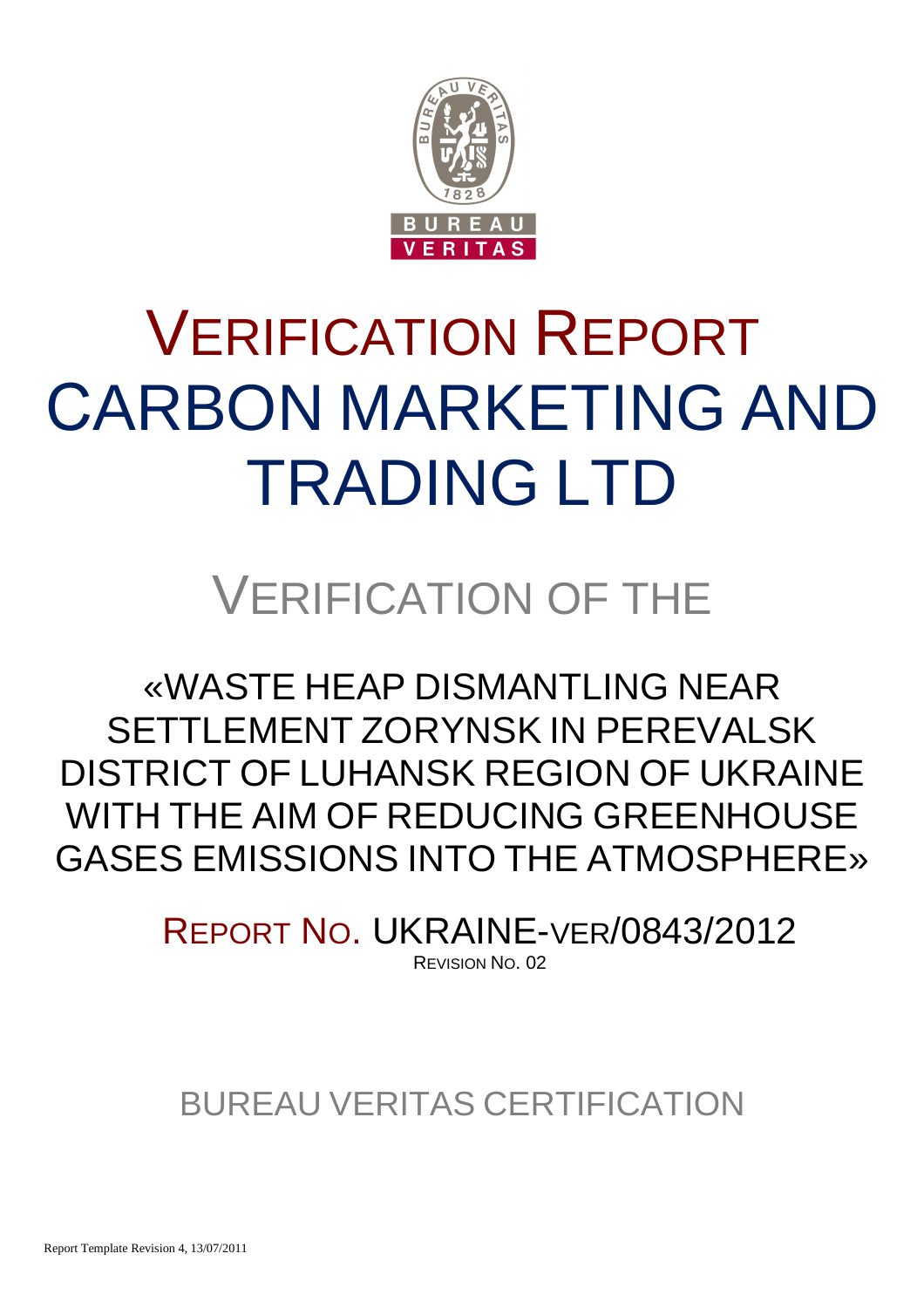

#### VERIFICATION REPORT

| SAS          |                                                                                                                                                                                                                                                                                                                                                                                                                                                             |                                                                                                                                                                      |                                                                                                                                                                                                                                                                                                                                                                                                                                                                                                                                                                                                                                                                                                                                                                                                                                                                                                                                                                                                                                                                                                                                                                                                                                                                                                                                                                                                                                                                                                                                                                                                                                                                                                                                                                                                                                                                                                                                                                                                                                                                                                                                                                                                                                                                                                                                                                                                                                                                                                        |
|--------------|-------------------------------------------------------------------------------------------------------------------------------------------------------------------------------------------------------------------------------------------------------------------------------------------------------------------------------------------------------------------------------------------------------------------------------------------------------------|----------------------------------------------------------------------------------------------------------------------------------------------------------------------|--------------------------------------------------------------------------------------------------------------------------------------------------------------------------------------------------------------------------------------------------------------------------------------------------------------------------------------------------------------------------------------------------------------------------------------------------------------------------------------------------------------------------------------------------------------------------------------------------------------------------------------------------------------------------------------------------------------------------------------------------------------------------------------------------------------------------------------------------------------------------------------------------------------------------------------------------------------------------------------------------------------------------------------------------------------------------------------------------------------------------------------------------------------------------------------------------------------------------------------------------------------------------------------------------------------------------------------------------------------------------------------------------------------------------------------------------------------------------------------------------------------------------------------------------------------------------------------------------------------------------------------------------------------------------------------------------------------------------------------------------------------------------------------------------------------------------------------------------------------------------------------------------------------------------------------------------------------------------------------------------------------------------------------------------------------------------------------------------------------------------------------------------------------------------------------------------------------------------------------------------------------------------------------------------------------------------------------------------------------------------------------------------------------------------------------------------------------------------------------------------------|
| Client ref.: |                                                                                                                                                                                                                                                                                                                                                                                                                                                             |                                                                                                                                                                      |                                                                                                                                                                                                                                                                                                                                                                                                                                                                                                                                                                                                                                                                                                                                                                                                                                                                                                                                                                                                                                                                                                                                                                                                                                                                                                                                                                                                                                                                                                                                                                                                                                                                                                                                                                                                                                                                                                                                                                                                                                                                                                                                                                                                                                                                                                                                                                                                                                                                                                        |
|              |                                                                                                                                                                                                                                                                                                                                                                                                                                                             |                                                                                                                                                                      |                                                                                                                                                                                                                                                                                                                                                                                                                                                                                                                                                                                                                                                                                                                                                                                                                                                                                                                                                                                                                                                                                                                                                                                                                                                                                                                                                                                                                                                                                                                                                                                                                                                                                                                                                                                                                                                                                                                                                                                                                                                                                                                                                                                                                                                                                                                                                                                                                                                                                                        |
|              |                                                                                                                                                                                                                                                                                                                                                                                                                                                             |                                                                                                                                                                      |                                                                                                                                                                                                                                                                                                                                                                                                                                                                                                                                                                                                                                                                                                                                                                                                                                                                                                                                                                                                                                                                                                                                                                                                                                                                                                                                                                                                                                                                                                                                                                                                                                                                                                                                                                                                                                                                                                                                                                                                                                                                                                                                                                                                                                                                                                                                                                                                                                                                                                        |
|              |                                                                                                                                                                                                                                                                                                                                                                                                                                                             |                                                                                                                                                                      |                                                                                                                                                                                                                                                                                                                                                                                                                                                                                                                                                                                                                                                                                                                                                                                                                                                                                                                                                                                                                                                                                                                                                                                                                                                                                                                                                                                                                                                                                                                                                                                                                                                                                                                                                                                                                                                                                                                                                                                                                                                                                                                                                                                                                                                                                                                                                                                                                                                                                                        |
|              |                                                                                                                                                                                                                                                                                                                                                                                                                                                             |                                                                                                                                                                      |                                                                                                                                                                                                                                                                                                                                                                                                                                                                                                                                                                                                                                                                                                                                                                                                                                                                                                                                                                                                                                                                                                                                                                                                                                                                                                                                                                                                                                                                                                                                                                                                                                                                                                                                                                                                                                                                                                                                                                                                                                                                                                                                                                                                                                                                                                                                                                                                                                                                                                        |
|              |                                                                                                                                                                                                                                                                                                                                                                                                                                                             |                                                                                                                                                                      |                                                                                                                                                                                                                                                                                                                                                                                                                                                                                                                                                                                                                                                                                                                                                                                                                                                                                                                                                                                                                                                                                                                                                                                                                                                                                                                                                                                                                                                                                                                                                                                                                                                                                                                                                                                                                                                                                                                                                                                                                                                                                                                                                                                                                                                                                                                                                                                                                                                                                                        |
|              |                                                                                                                                                                                                                                                                                                                                                                                                                                                             |                                                                                                                                                                      |                                                                                                                                                                                                                                                                                                                                                                                                                                                                                                                                                                                                                                                                                                                                                                                                                                                                                                                                                                                                                                                                                                                                                                                                                                                                                                                                                                                                                                                                                                                                                                                                                                                                                                                                                                                                                                                                                                                                                                                                                                                                                                                                                                                                                                                                                                                                                                                                                                                                                                        |
|              |                                                                                                                                                                                                                                                                                                                                                                                                                                                             |                                                                                                                                                                      |                                                                                                                                                                                                                                                                                                                                                                                                                                                                                                                                                                                                                                                                                                                                                                                                                                                                                                                                                                                                                                                                                                                                                                                                                                                                                                                                                                                                                                                                                                                                                                                                                                                                                                                                                                                                                                                                                                                                                                                                                                                                                                                                                                                                                                                                                                                                                                                                                                                                                                        |
|              |                                                                                                                                                                                                                                                                                                                                                                                                                                                             |                                                                                                                                                                      |                                                                                                                                                                                                                                                                                                                                                                                                                                                                                                                                                                                                                                                                                                                                                                                                                                                                                                                                                                                                                                                                                                                                                                                                                                                                                                                                                                                                                                                                                                                                                                                                                                                                                                                                                                                                                                                                                                                                                                                                                                                                                                                                                                                                                                                                                                                                                                                                                                                                                                        |
|              |                                                                                                                                                                                                                                                                                                                                                                                                                                                             |                                                                                                                                                                      |                                                                                                                                                                                                                                                                                                                                                                                                                                                                                                                                                                                                                                                                                                                                                                                                                                                                                                                                                                                                                                                                                                                                                                                                                                                                                                                                                                                                                                                                                                                                                                                                                                                                                                                                                                                                                                                                                                                                                                                                                                                                                                                                                                                                                                                                                                                                                                                                                                                                                                        |
|              |                                                                                                                                                                                                                                                                                                                                                                                                                                                             |                                                                                                                                                                      |                                                                                                                                                                                                                                                                                                                                                                                                                                                                                                                                                                                                                                                                                                                                                                                                                                                                                                                                                                                                                                                                                                                                                                                                                                                                                                                                                                                                                                                                                                                                                                                                                                                                                                                                                                                                                                                                                                                                                                                                                                                                                                                                                                                                                                                                                                                                                                                                                                                                                                        |
|              | $\boxtimes$                                                                                                                                                                                                                                                                                                                                                                                                                                                 |                                                                                                                                                                      |                                                                                                                                                                                                                                                                                                                                                                                                                                                                                                                                                                                                                                                                                                                                                                                                                                                                                                                                                                                                                                                                                                                                                                                                                                                                                                                                                                                                                                                                                                                                                                                                                                                                                                                                                                                                                                                                                                                                                                                                                                                                                                                                                                                                                                                                                                                                                                                                                                                                                                        |
|              |                                                                                                                                                                                                                                                                                                                                                                                                                                                             |                                                                                                                                                                      |                                                                                                                                                                                                                                                                                                                                                                                                                                                                                                                                                                                                                                                                                                                                                                                                                                                                                                                                                                                                                                                                                                                                                                                                                                                                                                                                                                                                                                                                                                                                                                                                                                                                                                                                                                                                                                                                                                                                                                                                                                                                                                                                                                                                                                                                                                                                                                                                                                                                                                        |
|              |                                                                                                                                                                                                                                                                                                                                                                                                                                                             |                                                                                                                                                                      |                                                                                                                                                                                                                                                                                                                                                                                                                                                                                                                                                                                                                                                                                                                                                                                                                                                                                                                                                                                                                                                                                                                                                                                                                                                                                                                                                                                                                                                                                                                                                                                                                                                                                                                                                                                                                                                                                                                                                                                                                                                                                                                                                                                                                                                                                                                                                                                                                                                                                                        |
|              | AND<br>monitoring period from 23/01/2008 to 30/09/2012.<br>Subject Group:<br>"Waste Heap Dismantling near settlement Zorynsk in<br>Perevalsk district of Luhansk Region of Ukraine with<br>the Aim of Reducing Greenhouse Gases Emissions<br>Vyacheslav Yeriomin - Team Leader, Lead Verifier<br>Sergii Verteletskyi - Team member, Verjfier<br>Ivan Sokolov - Internal Technical Reviewer<br>Vladimir Lukin - Technical Specialisation<br>Number of pages: | Organizational unit:<br><b>Tahir Musayev</b><br>Supervisory Committee, as well as the host country criteria.<br>Requests (CL, CAR and FAR), presented in Appendix A. | <b>Bureau Veritas Certification Holding</b><br>Bureau Veritas Certification has made the 1 <sup>st</sup> periodic verification of the "Waste Heap Dismantling near<br>settlement Zorynsk in Perevalsk district of Luhansk Region of Ukraine with the Aim of Reducing Greenhouse<br>Gases Emissions into the Atmosphere", project of LLC "ALBION-95" located near village Zorynsk, Perevalsk<br>district, Luhansk region, Ukraine, and applying JI specific approach, on the basis of UNFCCC criteria for the JI.<br>as well as criteria given to provide for consistent project operations, monitoring and reporting. UNFCCC criteria<br>refer to Article 6 of the Kyoto Protocol, the JI rules and modalities and the subsequent decisions by the JI<br>The verification scope is defined as a periodic independent review and ex post determination by the Accredited<br>Independent Entity of the monitored reductions in GHG emissions during defined verification period, and<br>consisted of the following three phases: i) desk review of the monitoring report against project design and the<br>baseline and monitoring plan; ii) follow-up interviews with project stakeholders; iii) resolution of outstanding<br>issues and the issuance of the final verification report and opinion. The overall verification, from Contract<br>Review to Verification Report & Opinion, was conducted using Bureau Veritas Certification internal procedures.<br>The first output of the verification process is a list of Clarification, Corrective Action Requests, Forward Action<br>In summary. Bureau Veritas Certification confirms that the project is implemented as planned and described in<br>approved project design document. Installed equipment being essential for generating emission reduction runs<br>reliably and is calibrated appropriately. The monitoring system is in place and the project is generating GHG<br>emission reductions. The GHG emission reduction is calculated accurately and without material errors,<br>omissions, or misstatements, and the ERUs issued totalize 3623799 tonnes of CO2 equivalent for the<br>Our opinion relates to the project GHG emissions and resulting GHG emission reductions reported and related<br>to the approved project baseline and monitoring, and its associated documents.<br>No distribution without permission from the<br>Client or responsible organizational unit<br>Limited distribution<br>Unrestricted distribution |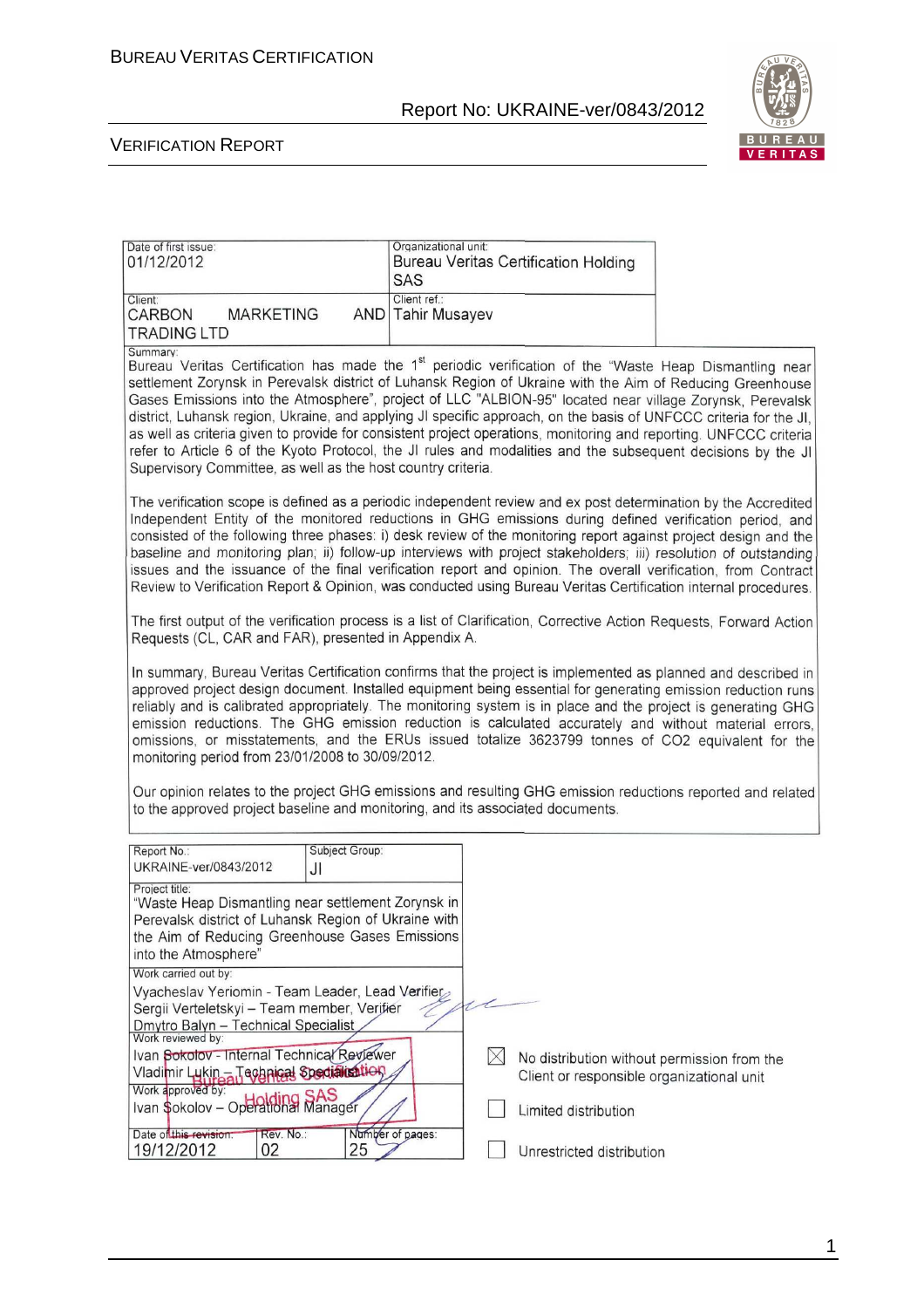

VERIFICATION REPORT

#### **Table of Contents Page 2014**

| 1              |                                                                     |                |
|----------------|---------------------------------------------------------------------|----------------|
| 1.1            | Objective                                                           | 3              |
| 1.2            | Scope                                                               | 3              |
| 1.3            | <b>Verification Team</b>                                            | 3              |
| $\overline{2}$ |                                                                     |                |
| 2.1            | <b>Review of Documents</b>                                          | $\overline{4}$ |
| 2.2            | Follow-up Interviews                                                | $\overline{4}$ |
| 2.3            | Resolution of Clarification, Corrective and Forward Action Requests | 5              |
| 3              |                                                                     |                |
| 3.1            | Remaining issues and FARs from previous verifications               | 6              |
| 3.2            | Project approval by Parties involved (90-91)                        | 6              |
| 3.3            | Project implementation (92-93)                                      | 6              |
| 3.4            | Compliance of the monitoring plan with the monitoring methodology   | 8              |
|                | $(94-98)$                                                           |                |
| 3.5            | Revision of monitoring plan (99-100)                                | 8              |
| 3.6            | Data management (101)                                               | 8              |
| 3.7            | Verification regarding programmes of activities (102-110)           | 9              |
| 4              |                                                                     |                |
| 5              |                                                                     |                |
|                |                                                                     |                |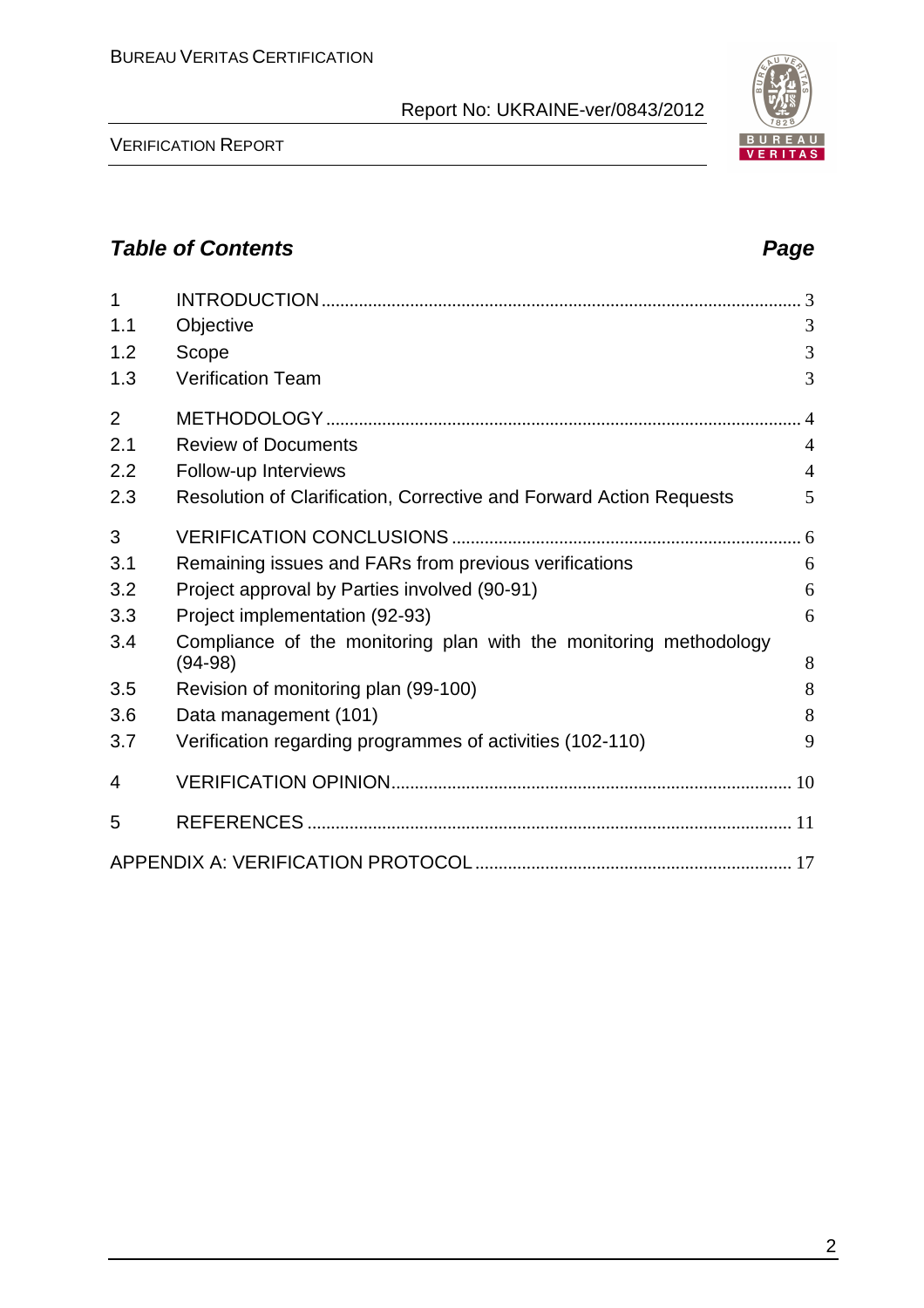

VERIFICATION REPORT

#### **1 INTRODUCTION**

СARBON MARKETING AND TRADING has commissioned Bureau Veritas Certification to verify the emissions reductions of its JI project "Waste Heap Dismantling near settlement Zorynsk in Perevalsk district of Luhansk Region of Ukraine with the Aim of Reducing Greenhouse Gases Emissions into the Atmosphere" (hereafter called "the project") at located near village Zorynsk, Perevalsk district, Luhansk region, Ukraine.

This report summarizes the findings of the verification of the project, performed on the basis of UNFCCC criteria, as well as criteria given to provide for consistent project operations, monitoring and reporting.

#### **1.1 Objective**

Verification is the periodic independent review and ex post determination by the Accredited Independent Entity of the monitored reductions in GHG emissions during defined verification period.

The objective of verification can be divided in Initial Verification and Periodic Verification.

UNFCCC criteria refer to Article 6 of the Kyoto Protocol, the JI rules and modalities and the subsequent decisions by the JI Supervisory Committee, as well as the host country criteria.

#### **1.2 Scope**

The verification scope is defined as an independent and objective review of the project design document, the project's baseline study, monitoring plan and monitoring report, and other relevant documents. The information in these documents is reviewed against Kyoto Protocol requirements, UNFCCC rules and associated interpretations.

The verification is not meant to provide any consulting towards the Client. However, stated requests for clarifications, corrective and/or forward actions may provide input for improvement of the project monitoring towards reductions in the GHG emissions.

#### **1.3 Verification Team**

The verification team consists of the following personnel:

Vyacheslav Yeriomin

Bureau Veritas Certification Team Leader, Climate Change Verifier

Sergii Verteletskyi

Bureau Veritas Certification Climate Change Verifier

Dmytro Balyn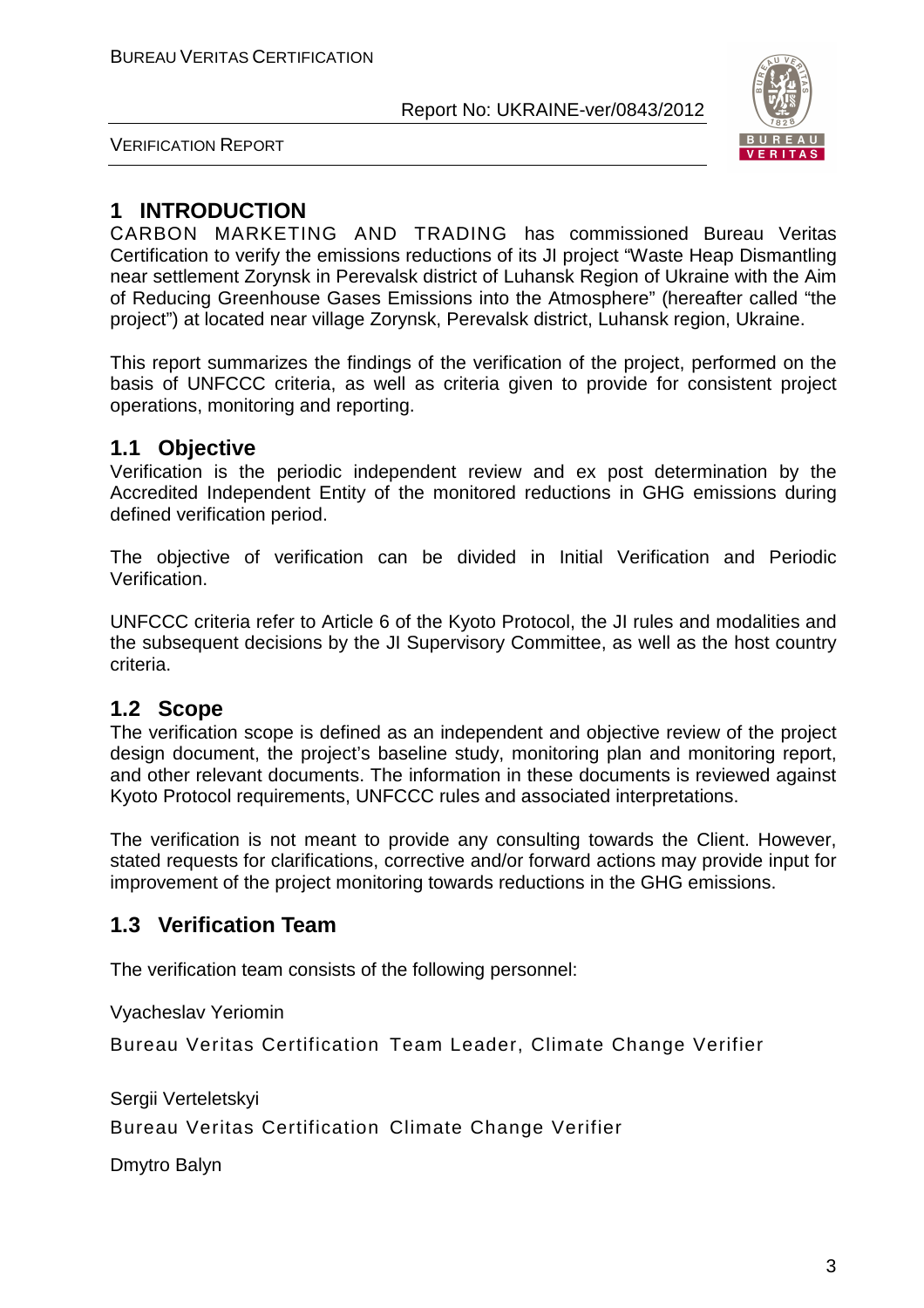

VERIFICATION REPORT

Bureau Veritas Certification, Technical Specialist

This verification report was reviewed by:

Ivan Sokolv Bureau Veritas Certification, Internal Reviewer

Vladimir Lukin

Bureau Veritas Certification, Technical Specialist

#### **2 METHODOLOGY**

The overall verification, from Contract Review to Verification Report & Opinion, was conducted using Bureau Veritas Certification internal procedures.

In order to ensure transparency, a verification protocol was customized for the project, according to the version 01 of the Joint Implementation Determination and Verification Manual, issued by the Joint Implementation Supervisory Committee at its 19 meeting on 04/12/2009. The protocol shows, in a transparent manner, criteria (requirements), means of verification and the results from verifying the identified criteria. The verification protocol serves the following purposes:

- It organizes, details and clarifies the requirements a JI project is expected to meet;
- It ensures a transparent verification process where the verifier will document how a particular requirement has been verified and the result of the verification.

The completed verification protocol is enclosed in Appendix A to this report.

#### **2.1 Review of Documents**

The Monitoring Report (MR) submitted by СARBON MARKETING AND TRADING and additional background documents related to the project design and baseline, i.e. country Law, Project Design Document (PDD), Guidance on criteria for baseline setting and monitoring, Host party criteria, Kyoto Protocol, Clarifications on Verification Requirements to be Checked by an Accredited Independent Entity were reviewed.

The verification findings presented in this report relate to the Monitoring Report version(s) 02 and project as described in the determined PDD.

#### **2.2 Follow-up Interviews**

On 02/11/2012 Bureau Veritas Certification performed on-site interviews with project stakeholders to confirm selected information and to resolve issues identified in the document review. Representatives of СARBON MARKETING AND TRADING LTD and Limited Liability Company «ALBION-95» were interviewed (see References). The main topics of the interviews are summarized in Table 1.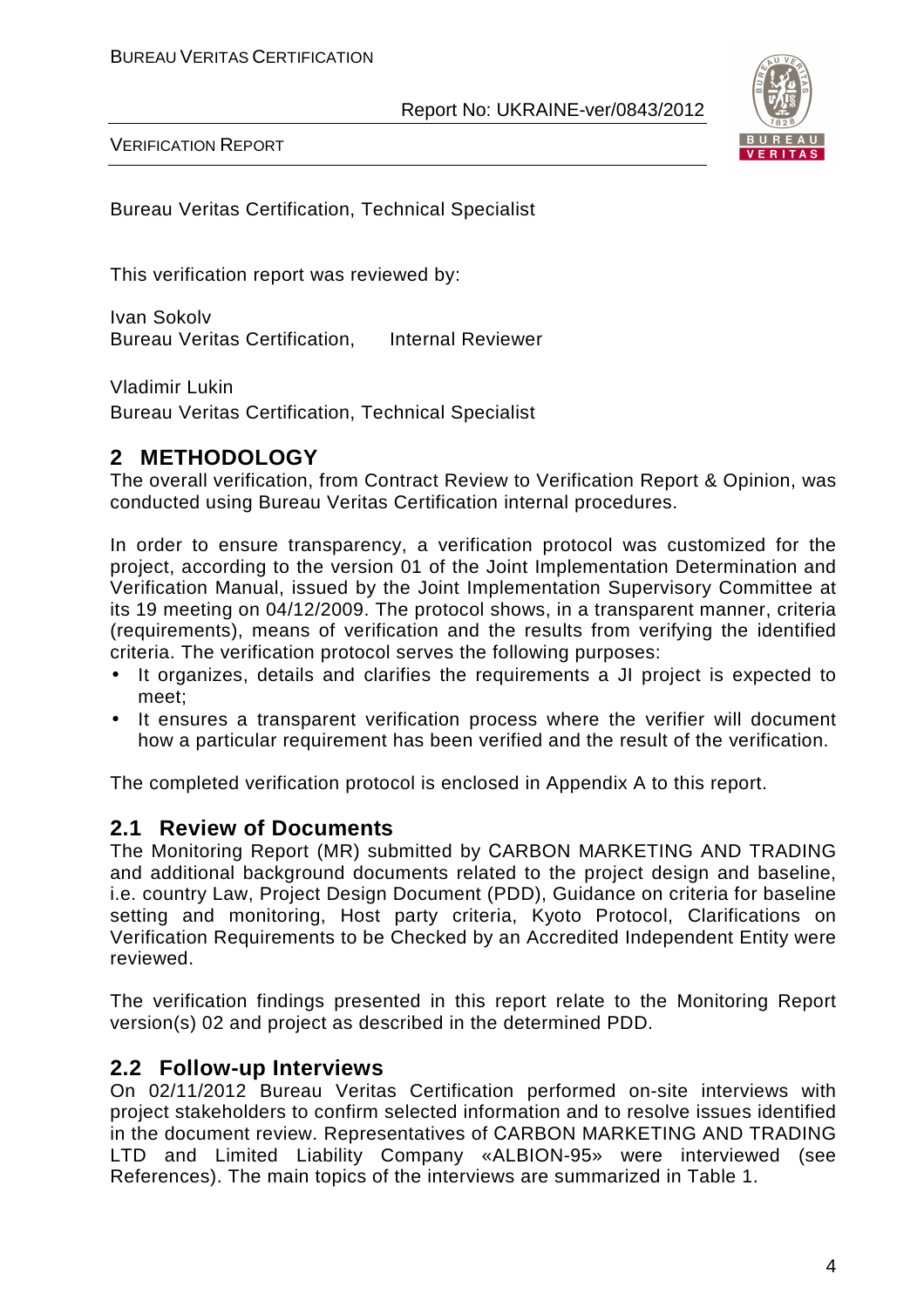

VERIFICATION REPORT

| Interviewed          | <b>Interview topics</b>                                |
|----------------------|--------------------------------------------------------|
| organization         |                                                        |
| LLC "ALBION-95"      | Project implementation status                          |
|                      | Organizational structure                               |
|                      | Responsibilities and authorities                       |
|                      | Personnel training                                     |
|                      | Quality management procedures and technology           |
|                      | Records of equipment installation                      |
|                      | Control of metering equipment                          |
|                      | Metering record keeping system, database               |
|                      | Cross-check of the information provided in the MR with |
|                      | other sources                                          |
| <b>CARBON</b>        | Baseline methodology                                   |
| <b>MARKETING AND</b> | Monitoring plan                                        |
| <b>TRADING LTD</b>   | Monitoring report                                      |
|                      | <b>Deviations from PDD</b>                             |

#### **2.3 Resolution of Clarification, Corrective and Forward Action Requests**

The objective of this phase of the verification is to raise the requests for corrective actions and clarification and any other outstanding issues that needed to be clarified for Bureau Veritas Certification positive conclusion on the GHG emission reduction calculation.

If the Verification Team, in assessing the monitoring report and supporting documents, identifies issues that need to be corrected, clarified or improved with regard to the monitoring requirements, it should raise these issues and inform the project participants of these issues in the form of:

(a) Corrective action request (CAR), requesting the project participants to correct a mistake that is not in accordance with the monitoring plan;

(b) Clarification request (CL), requesting the project participants to provide additional information for the Verification Team to assess compliance with the monitoring plan;

(c) Forward action request (FAR), informing the project participants of an issue, relating to the monitoring that needs to be reviewed during the next verification period.

The Verification Team will make an objective assessment as to whether the actions taken by the project participants, if any, satisfactorily resolve the issues raised, if any, and should conclude its findings of the verification.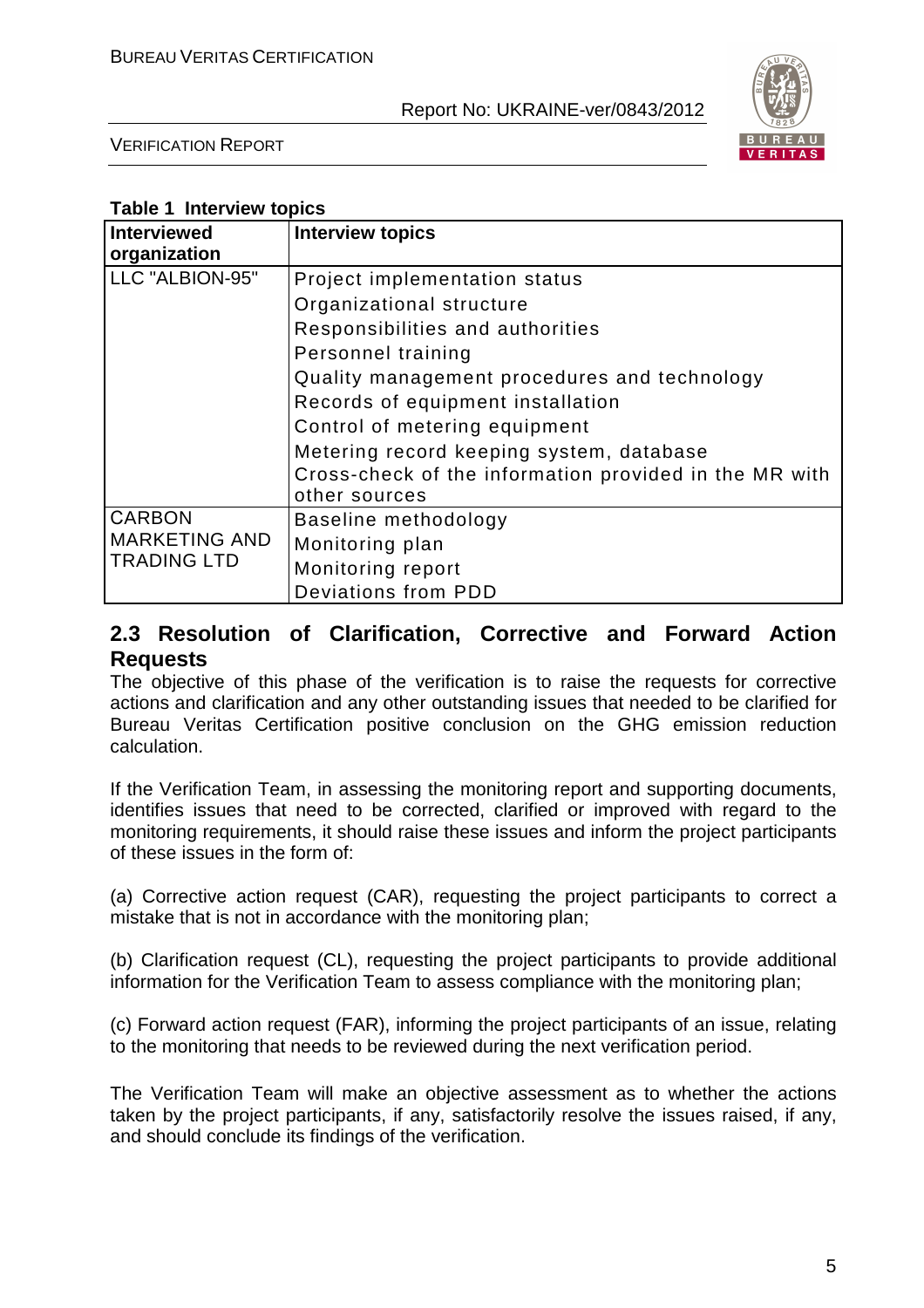

VERIFICATION REPORT

To guarantee the transparency of the verification process, the concerns raised are documented in more detail in the verification protocol in Appendix A.

#### **3 VERIFICATION CONCLUSIONS**

In the following sections, the conclusions of the verification are stated.

The findings from the desk review of the original monitoring documents and the findings from interviews during the follow up visit are described in the Verification Protocol in Appendix A.

The Clarification, Corrective and Forward Action Requests are stated, where applicable, in the following sections and are further documented in the Verification Protocol in Appendix A. The verification of the Project resulted in 04 Corrective Action Requests, 01 Clarification Requests, and 00 Forward Action Requests.

The number between brackets at the end of each section corresponds to the DVM paragraph.

#### **3.1 Remaining issues and FARs from previous verifications**

This is first verification

#### **3.2 Project approval by Parties involved (90-91)**

A letter of approval from the Ukrainian Designated Focal Point was received for the proposed project, reference No. 3652/23/7, dated 28/11/2012.

A letter of approval from the Netherland Designated Focal Point was received for the proposed project, reference 2012JI59, dated 19/12/2011.

The abovementioned written approval is unconditional.

#### **3.3 Project implementation (92-93)**

The Project envisages high-grade anthracite production for the needs of household's energy sector.

Excavators, bulldozers, and cargo vehicles (trucks) are involved in dismantling of the waste heap. Dismantling of waste heap is made by NPAOP 10.0-5.21-04 "Instruction to prevent spontaneous combustion, fire and dismantling waste heaps"5 the following combined technology:

Bulldozers rise to the top of blade on its tail section. Dismantling of waste heap by bulldozers occurs by horizontal layers. After lowering the height of waste heap to 25-30 m, dismantling by slope (15°) layers allowed.

A combined method of dismantling waste heaps is used, when after layer wise lowing by bulldozer to the height, at which entrance road can be constructed; further dismantling is carried out by excavator with direct load of rocks into classification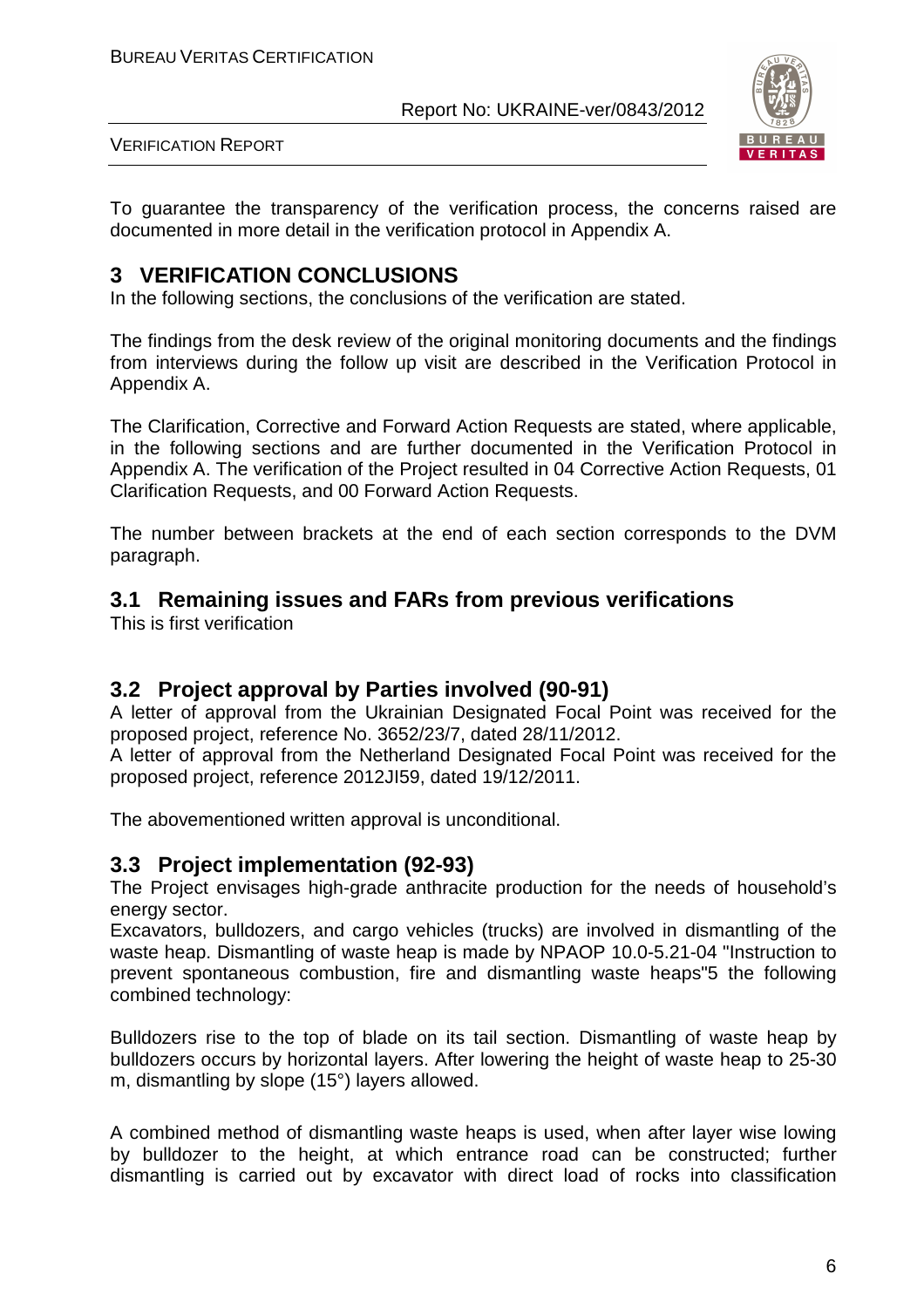

VERIFICATION REPORT

screens that are located directly at the dumps. For transportation of products are used vehicles.

In the second stage the rock mass is further supplied to a special beneficiation factory.

Technical characteristics of project equipment are described below:

| Area screening surfaces, m2             | 1750X4500 |
|-----------------------------------------|-----------|
| The number of layers of sieves, unit    | 2         |
| The angle of inclination, degrees       | $10 - 25$ |
| The size of a piece of raw material, mm | 300       |
| Productivity, t/h                       | 250       |
| Engine power, kW                        | 13        |
| Weight, kg                              |           |

#### Unbalanced-throw screen GIL-52

#### Unbalanced-throw screen GIL-31

| Area screening surfaces, m2             | 1250X3000 |
|-----------------------------------------|-----------|
| The number of layers of sieves, unit    |           |
| The angle of inclination, degrees       | $10 - 25$ |
| The size of a piece of raw material, mm | 300       |
| Productivity, t/h                       | 50        |
| Engine power, kW                        | 5.5       |
| Weight, kg                              | 850       |

High-frequency classification screen GVCH-61

| Area screening surfaces, m2             | 1920X4200 |
|-----------------------------------------|-----------|
| The number of layers of sieves, unit    |           |
| The size of a piece of raw material, mm | 300       |
| Productivity, t/h                       | 250       |
| Engine power, kW                        | 15        |
| Weight, kg                              | 5400      |

High-frequency classification screen GVCH-61

| Area screening surfaces, m2             | 1200X2400 |
|-----------------------------------------|-----------|
| The number of layers of sieves, unit    |           |
| The size of a piece of raw material, mm | 140       |
| Productivity, t/h                       | 18        |
| Engine power, kW                        | 3         |
| Weight, kg                              | 2073      |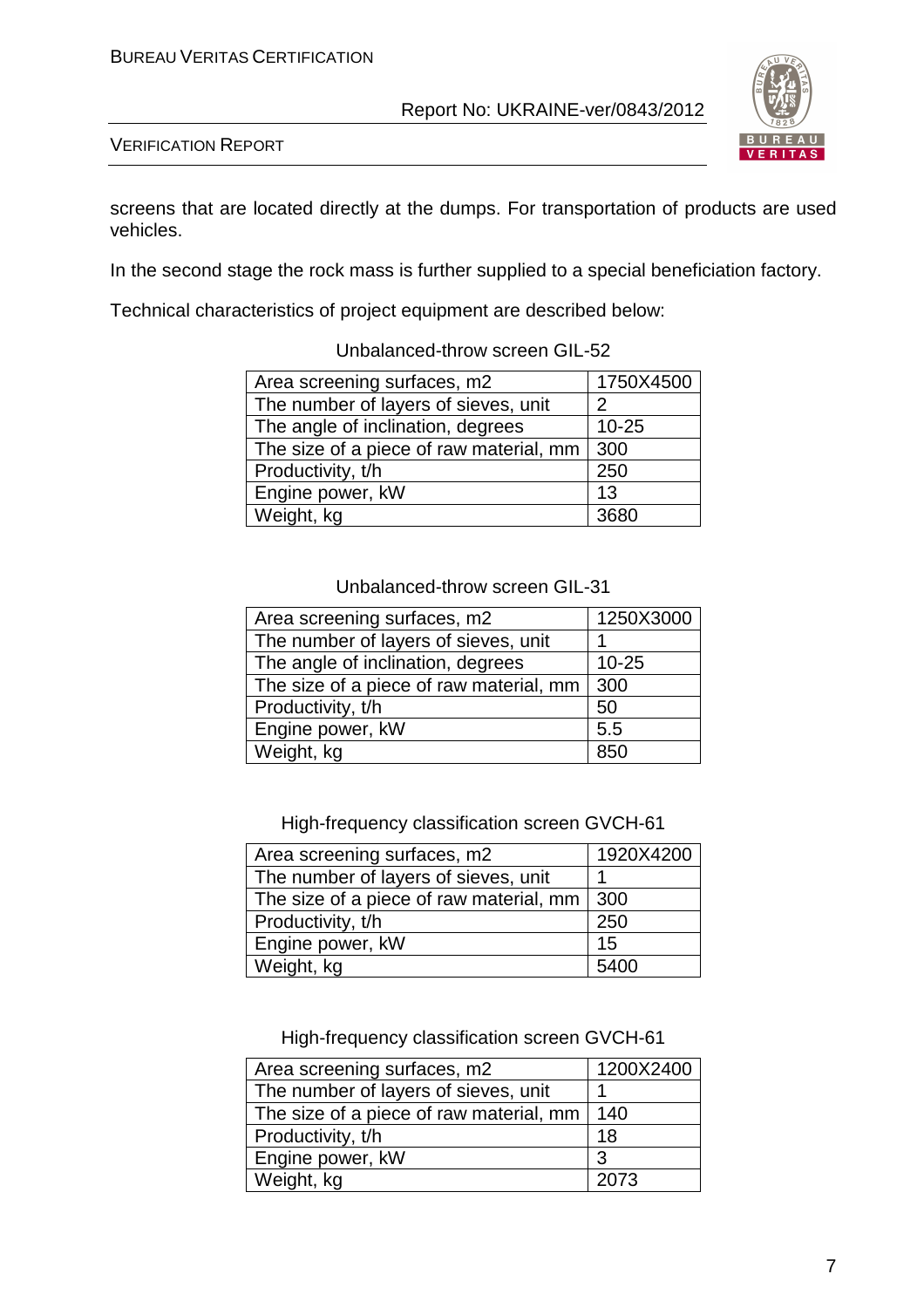

VERIFICATION REPORT

Custom vehicles

| Title                             | Fuel            |
|-----------------------------------|-----------------|
|                                   | consumption,    |
|                                   | L/100km or $L/$ |
|                                   | Hours           |
| Excavator Hyundai ROBEX 250       | 23              |
| <b>Bulldozer universal BAT-M</b>  | 46              |
| Tracked excavators KOMATSU PC 240 | $17 - 23$       |
| Loader LiuGong                    | $10 - 15$       |
| L-34 loader                       | $25 - 27$       |
| <b>Kamaz 65201</b>                | 19-44           |

Most of the equipment utilized by the project such as trucks, excavators, bulldozers is of a standard type used for industrial applications worldwide. The project activity will use a limited number of individually ordered equipment.

#### **3.4 Compliance of the monitoring plan with the monitoring methodology (94-98)**

The monitoring occurred in accordance with the monitoring plan included in the PDD regarding which the determination has been deemed final and is so listed on the UNFCCC JI website.

For calculating the emission reductions, key factors, such as amount of dismantled coal, consumed disel fuel, ash and moisture contant, influencing the baseline emissions and the activity level of the project and the emissions as well as risks associated with the project were taken into account, as appropriate.

Data sources used for calculating emission reductions, such as internal reports and electronic scales are clearly identified, reliable and transparent.

Emission factors, including default emission factors, are selected by carefully balancing accuracy and reasonableness, and appropriately justified of the choice.

The calculation of emission reductions is based on conservative assumptions and the most plausible scenarios in a transparent manner.

#### **3.5 Revision of monitoring plan (99-100)**

Not applicable

#### **3.6 Data management (101)**

The data and their sources, provided in monitoring report, are clearly identified, reliable and transparent.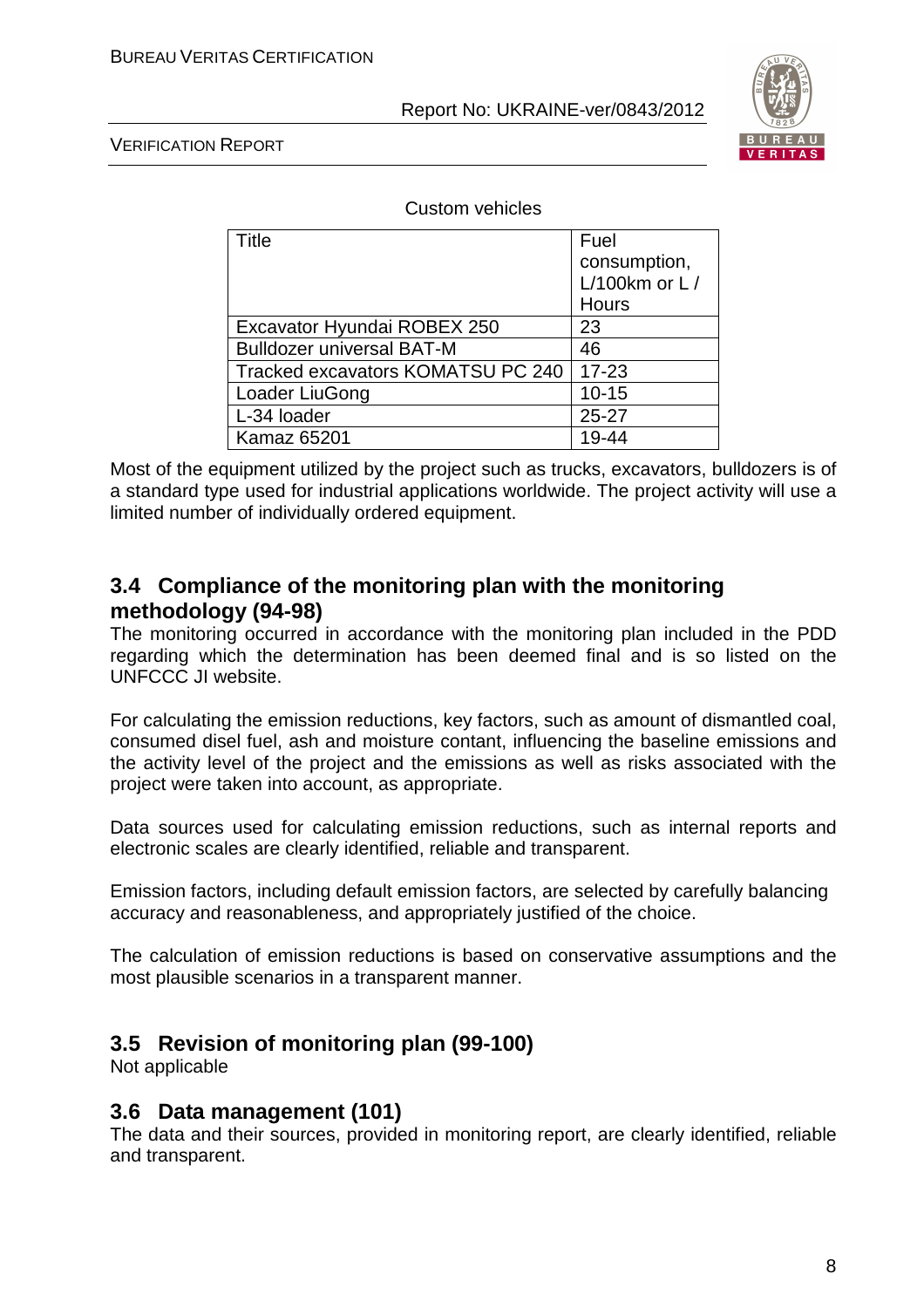

VERIFICATION REPORT

The implementation of data collection procedures is in accordance with the monitoring plan, including the quality control and quality assurance procedures. These procedures are mentioned in the section "References" of this report.

The function of the monitoring equipment, including its calibration status, is in order.

The evidence and records used for the monitoring are maintained in a traceable manner.

The data collection and management system for the project is in accordance with the monitoring plan as described below:



The JI Project Manager is responsible for:

- Checking and signing off all project operational-related activities
- Appointing and liaising with the accredited independent entity (AIE)
- Identifying an audit team leader to be appointed by the Chief Engineer or a delegated authority
- Appointing a JI technical team to undertake the operational activities
- Organizing training and refresher courses
- Preparing and supervising a Health and Safety Plan for the JI technical team
- Supervising the work of the JI technical team
- Cross checking reported volumes and sales receipts

Internal Audit Department (Director)

The project owner - LLC «ALBION-95» implements provisions of this monitoring plan into its organizational and quality management structure. For monitoring, collection, registration, visualization, archiving, reporting of the monitored data and periodical checking of the measurement devices the management team headed by the Director of the company is responsible.

The monitoring staff is responsible for:

• Monitoring and recording of the relevant parameters

The operation and maintenance staff are responsible for:

• Operation and maintenance of the project infrastructure

Service and maintenance equipment is performed by technical personnel beneficiation plant.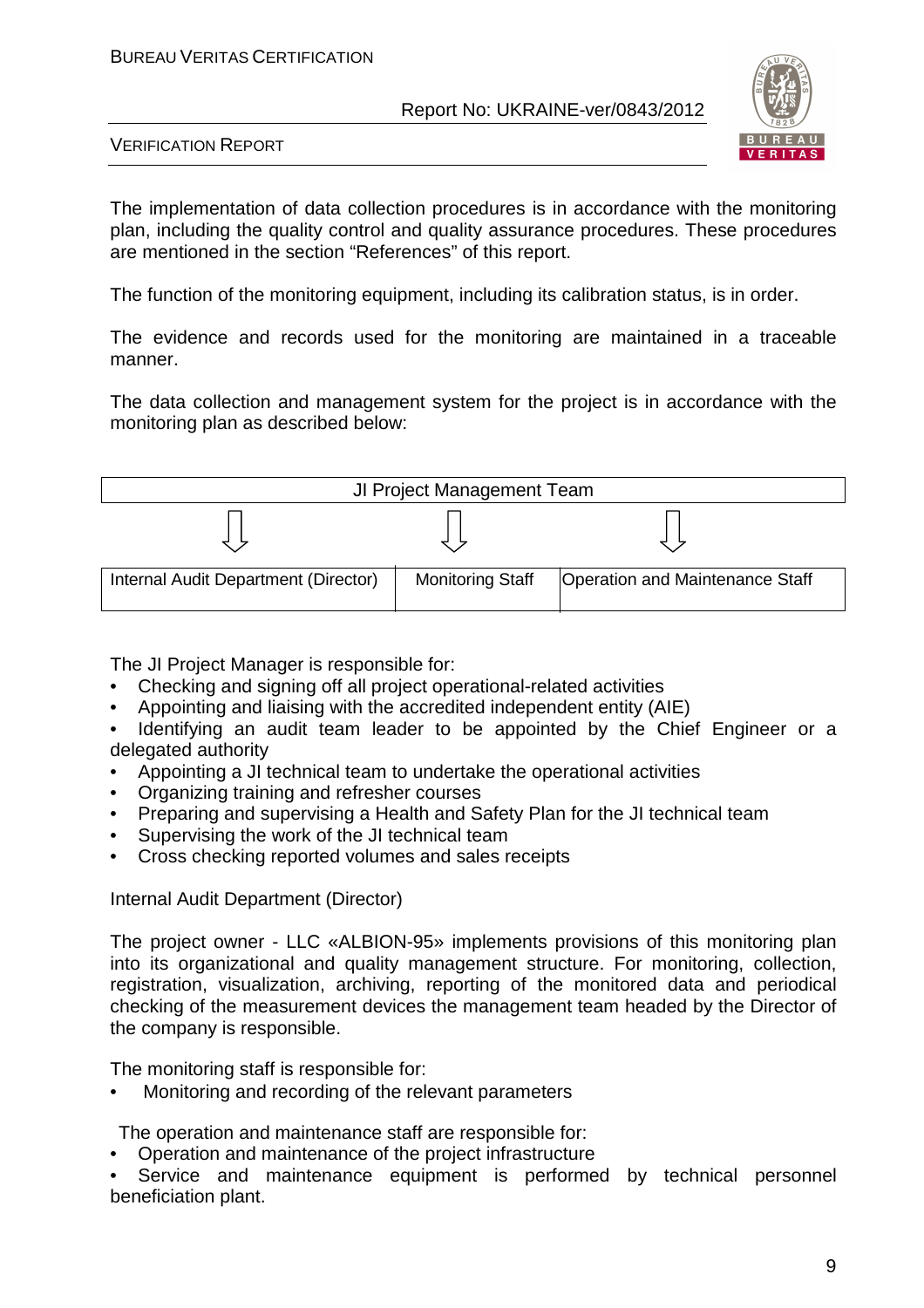

VERIFICATION REPORT

#### **3.7 Verification regarding programmes of activities (102-110)**

Not applicable

#### **4 VERIFICATION OPINION**

Bureau Veritas Certification has performed 1<sup>st</sup> periodic verification of the "Waste Heap Dismantling near settlement Zorynsk in Perevalsk district of Luhansk Region of Ukraine with the Aim of Reducing Greenhouse Gases Emissions into the Atmosphere" Project in Ukraine, which applies JI specific approach. The verification was performed on the basis of UNFCCC criteria and host country criteria and also on the criteria given to provide for consistent project operations, monitoring and reporting.

The verification consisted of the following three phases: i) desk review of the monitoring report against the project design and the baseline and monitoring plan; ii) follow-up interviews with project stakeholders; iii) resolution of outstanding issues and the issuance of the final verification report and opinion.

The management of LLC «ALBION-95» is responsible for the preparation of the GHG emissions data and the reported GHG emissions reductions of the project on the basis set out within the project Monitoring Plan indicated in the final PDD. The development and maintenance of records and reporting procedures in accordance with that plan, including the calculation and determination of GHG emission reductions from the project, is the responsibility of the management of the project.

Bureau Veritas Certification verified the Project Monitoring Report version 2.0 for the reporting period as indicated below. Bureau Veritas Certification confirms that the project is implemented as planned and described in approved project design documents. Installed equipment being essential for generating emission reduction runs reliably and is calibrated appropriately. The monitoring system is in place and the project is generating GHG emission reductions.

Bureau Veritas Certification can confirm that the GHG emission reduction is accurately calculated and is free of material errors, omissions, or misstatements. Our opinion relates to the project's GHG emissions and resulting GHG emissions reductions reported and related to the approved project baseline and monitoring, and its associated documents. Based on the information we have seen and evaluated, we confirm, with a reasonable level of assurance, the following statement:

| Reporting period: From 23/01/2008 to 30/09/2012 |          |                                  |
|-------------------------------------------------|----------|----------------------------------|
| <b>Baseline emissions</b>                       | :2809219 | tonnes of CO2 equivalent.        |
| Project emissions                               |          | : 4534 tonnes of CO2 equivalent. |
| Leakeges                                        | :-819114 | tonnes of CO2 equivalent.        |
| <b>Emission Reductions</b>                      | :3623799 | tonnes of CO2 equivalent.        |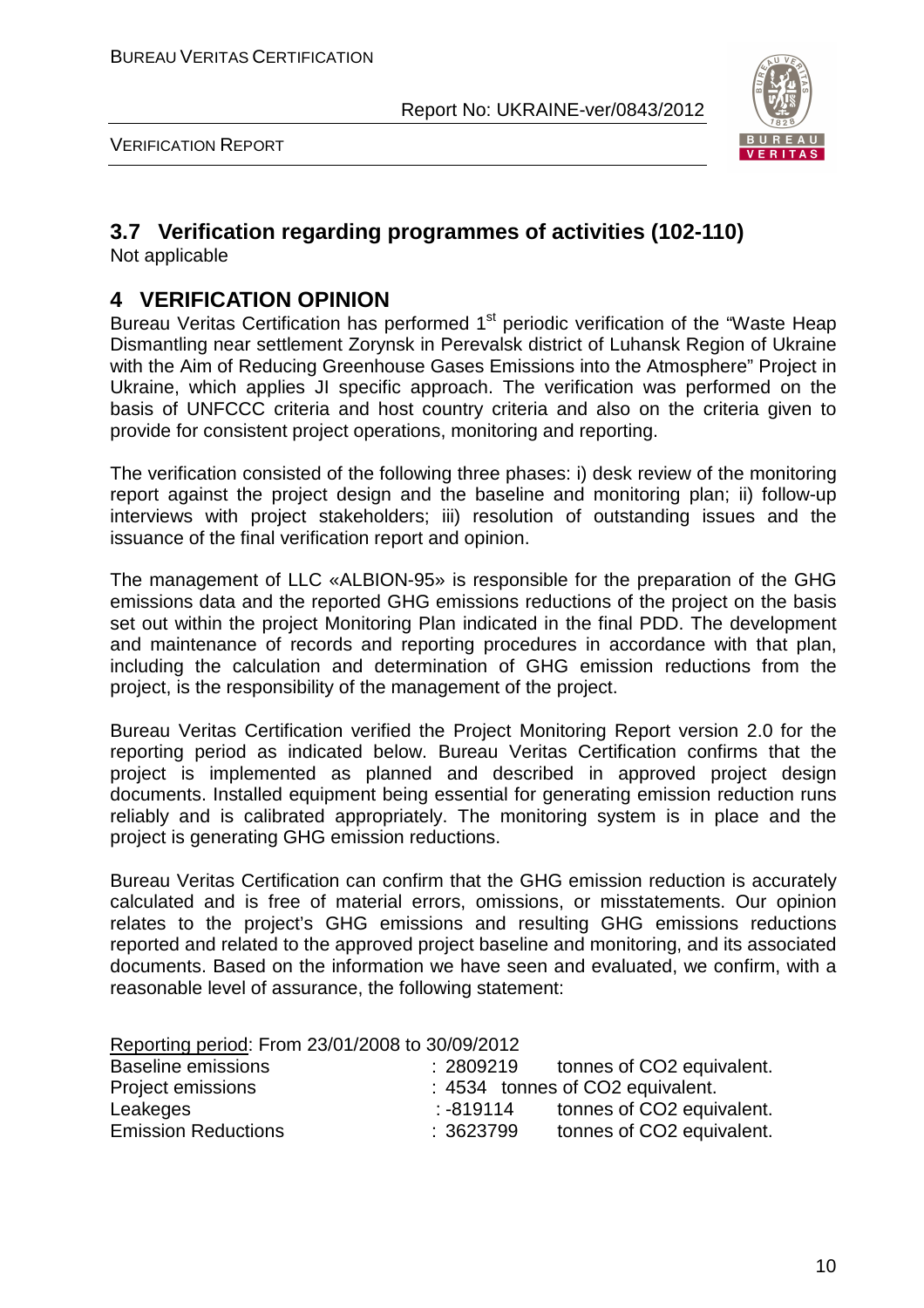

VERIFICATION REPORT

#### **5 REFERENCES**

#### **Category 1 Documents:**

Documents provided by СARBON MARKETING AND TRADING LTD that relate directly to the GHG components of the project.

- /1/ Project Design Document "Waste Heap Dismantling near settlement Zorynsk in Perevalsk district of Luhansk Region of Ukraine with the Aim of Reducing Greenhouse Gases Emissions into the Atmosphere" version 2.0 dated 05/11/2012
- /2/ Monitoring Report "Waste Heap Dismantling near settlement Zorynsk in Perevalsk district of Luhansk Region of Ukraine with the Aim of Reducing Greenhouse Gases Emissions into the Atmosphere"version 01 dated 16/11/2012
- /3/ Monitoring Report "Waste Heap Dismantling near settlement Zorynsk in Perevalsk district of Luhansk Region of Ukraine with the Aim of Reducing Greenhouse Gases Emissions into the Atmosphere"version 02 dated 19/12/2012
- /4/ Excel calculation spreadsheet "Calculation\_MR\_Nikanor-Novaya\_v2" version 2.0 dated 19/12/2012
- /5/ Letter of Aproval # 3652/23/7, dated 28/11/2012 issued by State Environmental Investment Agency of Ukraine
- /6/ Letter of Approval # 2012JI59 dated 19/12/2012 issued by NL Agency Ministryy of Economic Affairs, Agriculture and Innovation of the Netherlands

#### **Category 2 Documents:**

Background documents related to the design and/or methodologies employed in the design or other reference documents.

- /1/ Manual for screen GVCH-61
- /2/ Passport for screen GIL-31
- /3/ Rent agreement №11-07/03 dated 14 November 2007, and act of transfer of waste heap to the agreement №11-07/03
- /4/ Consignation agreement dated 23 January 2008
- /5/ Act of acceptance and transfer of goods to Consignation agreement dated 23 January 2008, dated as of May 31, 2008
- /6/ Act of acceptance and transfer of goods to Consignation agreement dated 23 January 2008, dated as of July 31, 2008
- /7/ Act of acceptance and transfer of goods to Consignation agreement dated 23 January 2008, dated as of September 30, 2008
- /8/ Act of acceptance and transfer of goods to Consignation agreement dated 23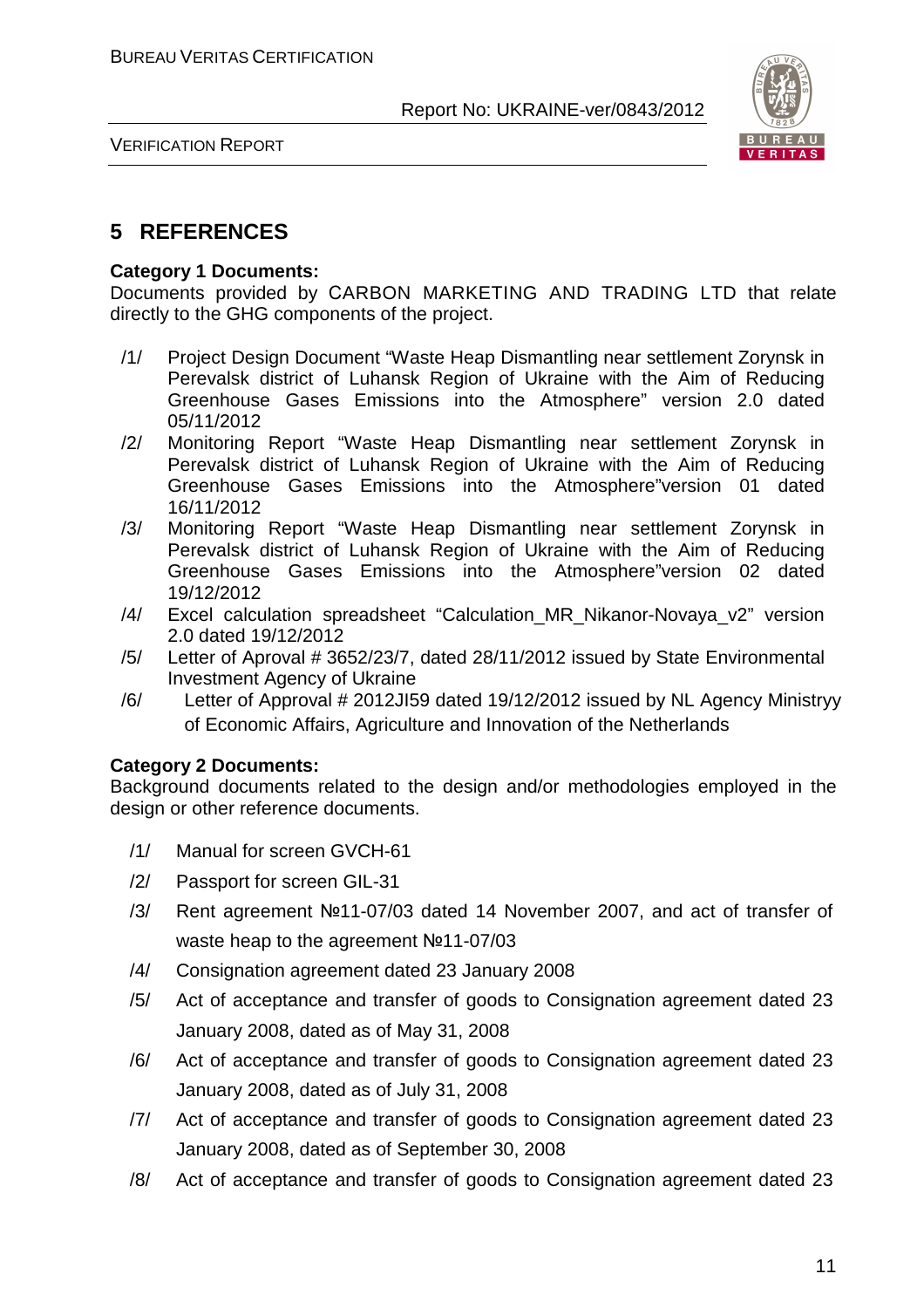

VERIFICATION REPORT

January 2008, dated as of May 30, 2009

- /9/ Act of acceptance and transfer of goods to Consignation agreement dated 23 January 2008, dated as of July 31, 2009
- /10/ Act of acceptance and transfer of goods to Consignation agreement dated 23 January 2008, dated as of September 30, 2009
- /11/ Act of acceptance and transfer of goods to Consignation agreement dated 23 January 2008, dated as of May 31, 2010
- /12/ Act of acceptance and transfer of goods to Consignation agreement dated 23 January 2008, dated as of July 30, 2010
- /13/ Act of acceptance and transfer of goods to Consignation agreement dated 23 January 2008, dated as of September 30, 2010
- /14/ Act of acceptance and transfer of goods to Consignation agreement dated 23 January 2008, dated as of May 31, 2011
- /15/ Act of acceptance and transfer of goods to Consignation agreement dated 23 January 2008, dated as of July 30, 2011
- /16/ Act of acceptance and transfer of goods to Consignation agreement dated 23 January 2008, dated as of September 30, 2011
- /17/ Act of acceptance and transfer of goods to Consignation agreement dated 23 January 2008, dated as of May 31, 2012
- /18/ Act of acceptance and transfer of goods to Consignation agreement dated 23 January 2008, dated as of July 31, 2012
- /19/ Act of acceptance and transfer of goods to Consignation agreement dated 23 January 2008, dated as of September 30<sup>th</sup>, 2012
- /20/ Reconciliation Act of settling the contract № 30/01-08 dated 30.01.08. and Consignation agreement dated 01.23.08. signed by LLC "Albion - 95" and LLC "Vostokpromdobycha", dated May 31, 2008
- /21/ Reconciliation Act of settling the contract № 30/01-08 dated 30.01.08. and Consignation agreement dated 01.23.08. signed by LLC "Albion - 95" and LLC "Vostokpromdobycha", dated July 31, 2008
- /22/ Reconciliation Act of settling the contract № 30/01-08 dated 30.01.08. and Consignation agreement dated 01.23.08. signed by LLC "Albion - 95" and LLC "Vostokpromdobycha", dated September 30, 2008
- /23/ Reconciliation Act of settling the contract № 30/01-08 dated 30.01.08. and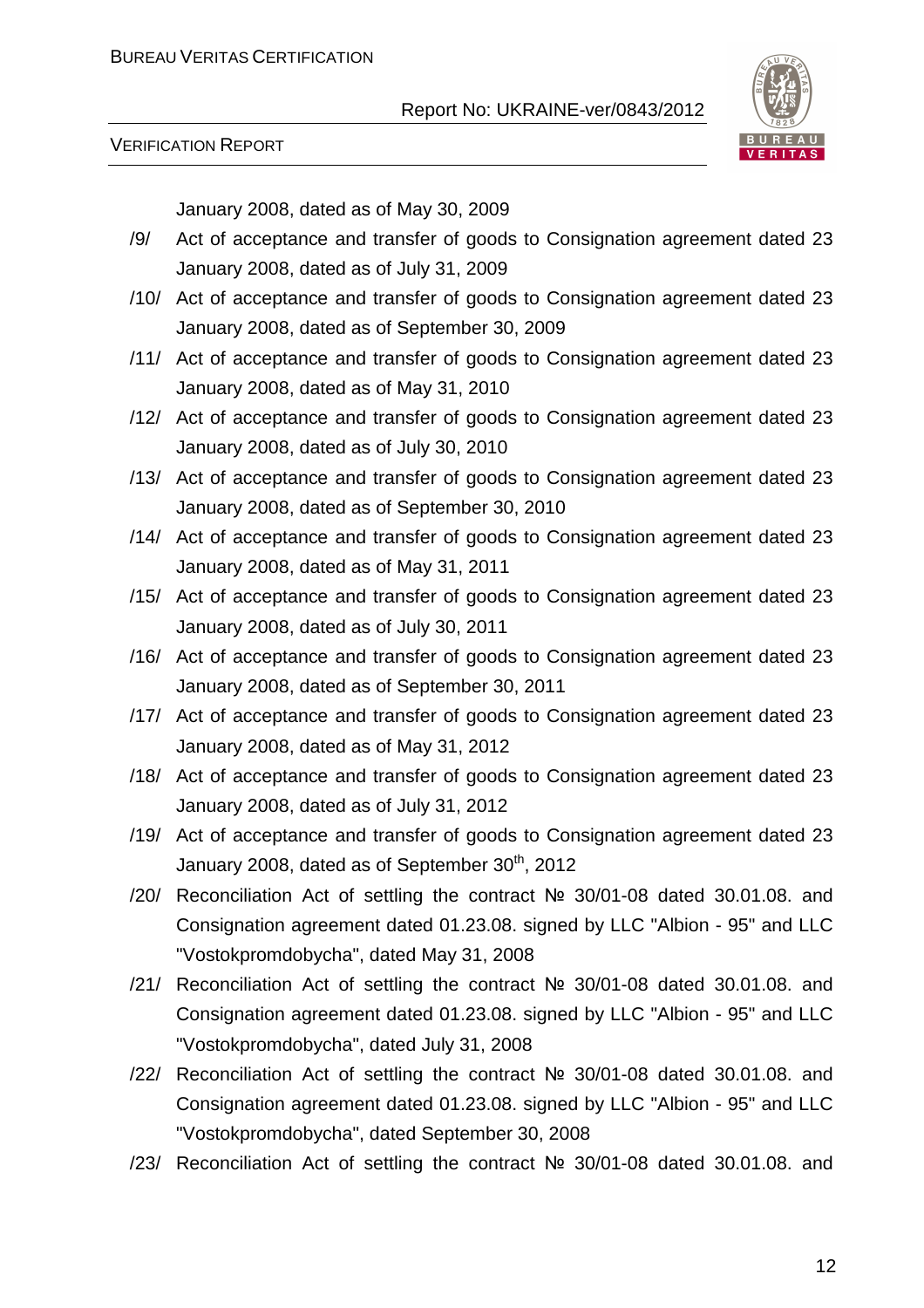

#### VERIFICATION REPORT

Consignation agreement dated 01.23.08. signed by LLC "Albion - 95" and LLC "Vostokpromdobycha", dated May 30, 2009

- /24/ Reconciliation Act of settling the contract № 30/01-08 dated 30.01.08. and Consignation agreement dated 01.23.08. signed by LLC "Albion - 95" and LLC "Vostokpromdobycha", dated July 30, 2009
- /25/ Reconciliation Act of settling the contract № 30/01-08 dated 30.01.08. and Consignation agreement dated 01.23.08. signed by LLC "Albion - 95" and LLC "Vostokpromdobycha", dated September 30, 2009
- /26/ Reconciliation Act of settling the contract № 30/01-08 dated 30.01.08. and Consignation agreement dated 01.23.08. signed by LLC "Albion - 95" and LLC "Vostokpromdobycha", dated May 31, 2010
- /27/ Reconciliation Act of settling the contract № 30/01-08 dated 30.01.08. and Consignation agreement dated 01.23.08. signed by LLC "Albion - 95" and LLC "Vostokpromdobycha", dated July 30, 2010
- /28/ Reconciliation Act of settling the contract № 30/01-08 dated 30.01.08. and Consignation agreement dated 01.23.08. signed by LLC "Albion - 95" and LLC "Vostokpromdobycha", dated September 30, 2010
- /29/ Reconciliation Act of settling the contract № 30/01-08 dated 30.01.08. and Consignation agreement dated 01.23.08. signed by LLC "Albion - 95" and LLC "Vostokpromdobycha", dated May 31, 2011
- /30/ Reconciliation Act of settling the contract № 30/01-08 dated 30.01.08. and Consignation agreement dated 01.23.08. signed by LLC "Albion - 95" and LLC "Vostokpromdobycha", dated dated July 30, 2011
- /31/ Reconciliation Act of settling the contract № 30/01-08 dated 30.01.08. and Consignation agreement dated 01.23.08. signed by LLC "Albion - 95" and LLC "Vostokpromdobycha", dated September 30, 2011
- /32/ Reconciliation Act of settling the contract № 30/01-08 dated 30.01.08. and Consignation agreement dated 01.23.08. signed by LLC "Albion - 95" and LLC "Vostokpromdobycha", dated May 31, 2012
- /33/ Reconciliation Act of settling the contract № 30/01-08 dated 30.01.08. and Consignation agreement dated 01.23.08. signed by LLC "Albion - 95" and LLC "Vostokpromdobycha", dated July 30, 2012
- /34/ Reconciliation Act of settling the contract № 30/01-08 dated 30.01.08. and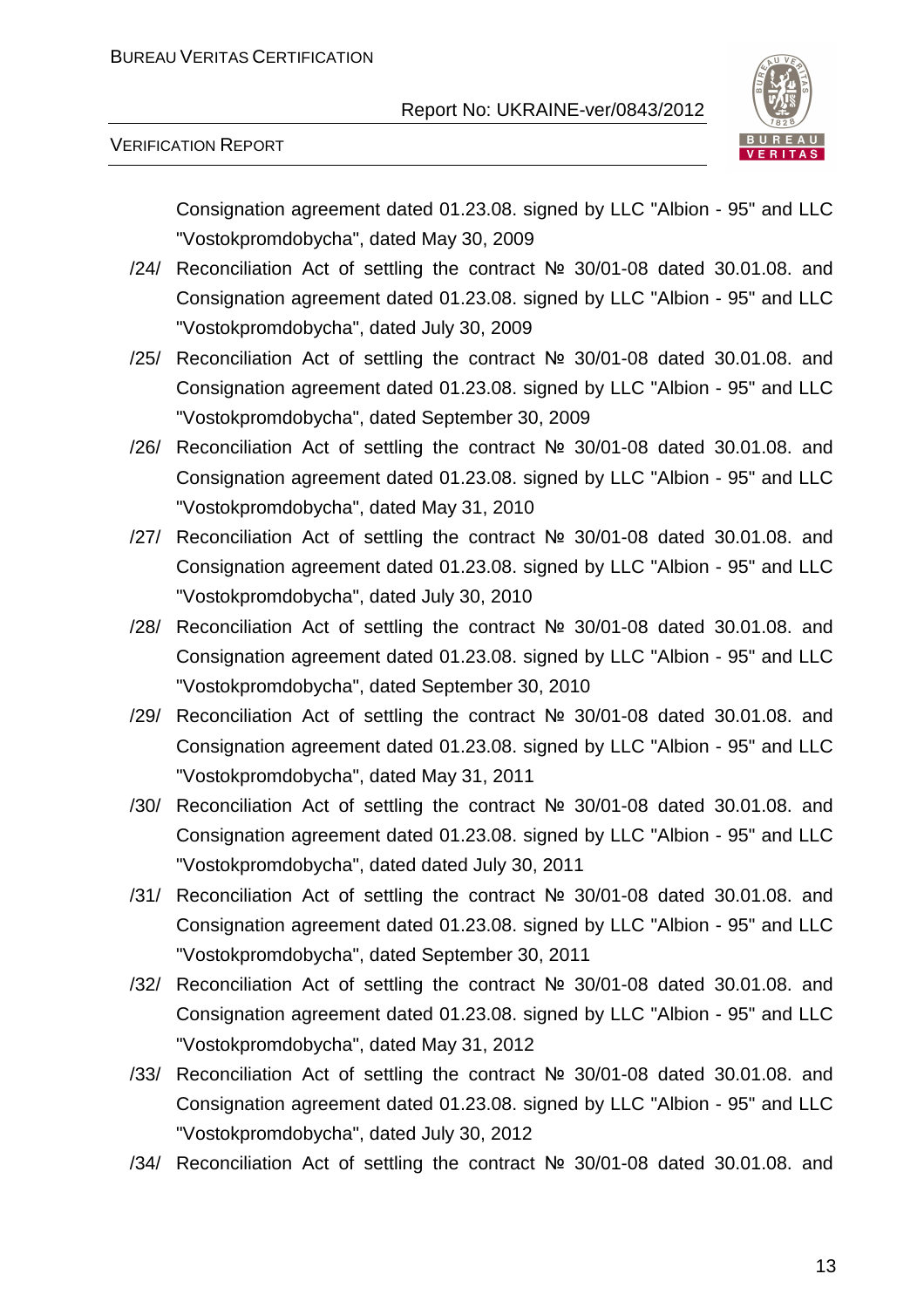

#### VERIFICATION REPORT

Consignation agreement dated 01.23.08. signed by LLC "Albion - 95" and LLC "Vostokpromdobycha", dated September 30, 2012

- /35/ Order №7/08 to establish a working group for the implementation of the joint implementation project from 28.01.2008
- /36/ Agreement № 30/01-08, dated January  $30<sup>th</sup>$ , 2008
- /37/ Annex №1 to the agreement №30/01-08 dated January 30<sup>th</sup>, 2008
- /38/ Invoice № РН-0000689, dated 15 May 2008
- /39/ Invoice № РН-0000716, dated 31 May 2008
- /40/ Invoice № РН-0000911, dated 14 July 2008
- /41/ Invoice № РН-0001001, dated 31 July 2008
- /42/ Invoice № РН-0001116, dated 13 September 2008
- /43/ Invoice № РН-0001201, dated 30 September 2008
- /44/ Invoice № РН-0000399, dated 15 May 2009
- /45/ Invoice № РН-0000456, dated 30 May 2009
- /46/ Invoice № РН-0000622, dated 16 July 2009
- /47/ Invoice № РН-0000666, dated 31 July 2009
- /48/ Invoice № РН-0000811, dated 15 September 2009
- /49/ Invoice № РН-0000859, dated 30 September 2009
- /50/ Invoice № РН-0000332, dated 15 May 2010
- /51/ Invoice № РН-0000403, dated 31 May 2010
- /52/ Invoice № РН-0000615, dated 14 July 2010
- /53/ Invoice № РН-0000685, dated 30 July 2010
- /54/ Invoice № РН-0000896, dated 15 September 2010
- /55/ Invoice № РН-0000965, dated 30 September 2010
- /56/ Invoice № РН-0000337, dated 14 May 2011
- /57/ Invoice № РН-0000499, dated 31 May 2011
- /58/ Invoice № РН-0000726, dated 15 July 2011
- /59/ Invoice № РН-0000793, dated 30 July 2011
- /60/ Invoice № РН-0001034, dated 30 September 2011
- /61/ Invoice № РН-0000143, dated 15 May 2012
- /62/ Invoice № РН-0000150, dated 31 May 2012
- /63/ Invoice № РН-0000179, dated 16 July 2012
- /64/ Invoice № РН-0000201, dated 31 July 2012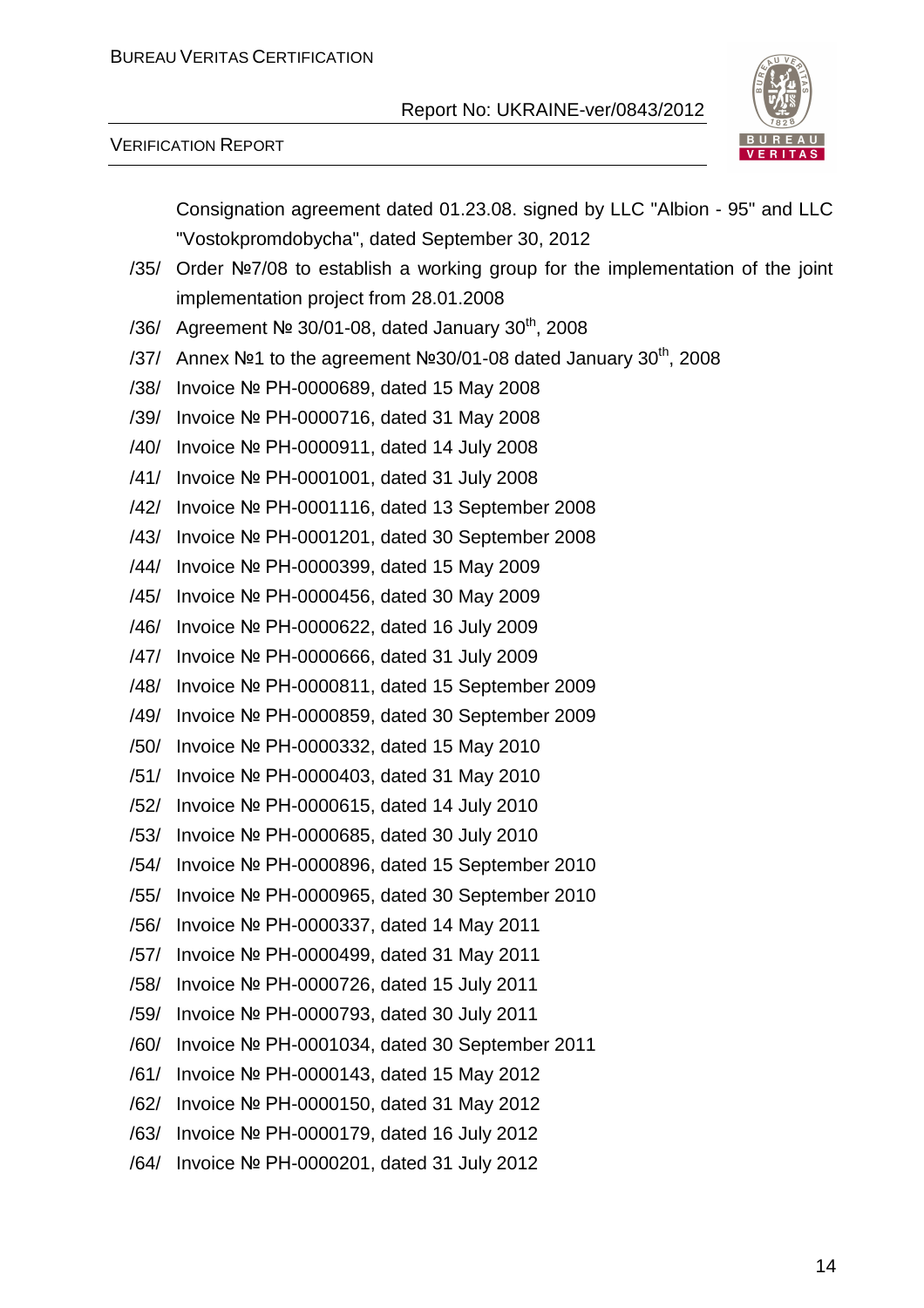

VERIFICATION REPORT

- /65/ Invoice № РН-0000234, dated 15 September 2012
- /66/ Invoice № РН-0000241, dated 30 September 2012
- /67/ Act of acceptance and transfer of goods to the Agreement № 30/01- 08 dated 30.01.2008р, for May 2008
- /68/ Act of acceptance and transfer of goods to the Agreement № 30/01- 08 dated 30.01.2008р, for July 2008
- /69/ Act of acceptance and transfer of goods to the Agreement № 30/01- 08 dated 30.01.2008р, for September 2008
- /70/ Act of acceptance and transfer of goods to the Agreement № 30/01- 08 dated 30.01.2008р, for May 2009
- /71/ Act of acceptance and transfer of goods to the Agreement № 30/01- 08 dated 30.01.2008р, for July 2009
- /72/ Act of acceptance and transfer of goods to the Agreement № 30/01- 08 dated 30.01.2008р, for September 2009
- /73/ Act of acceptance and transfer of goods to the Agreement № 30/01- 08 dated 30.01.2008р, for May 2010
- /74/ Act of acceptance and transfer of goods to the Agreement № 30/01- 08 dated 30.01.2008р, for July 2010
- /75/ Act of acceptance and transfer of goods to the Agreement № 30/01- 08 dated 30.01.2008р, for September 2010
- /76/ Act of acceptance and transfer of goods to the Agreement № 30/01- 08 dated 30.01.2008р, for May 2011
- /77/ Act of acceptance and transfer of goods to the Agreement № 30/01- 08 dated 30.01.2008р, for July 2011
- /78/ Act of acceptance and transfer of goods to the Agreement № 30/01- 08 dated 30.01.2008р, for September 2011
- /79/ Act of acceptance and transfer of goods to the Agreement № 30/01- 08 dated 30.01.2008р, for May 2012
- /80/ Act of acceptance and transfer of goods to the Agreement № 30/01- 08 dated 30.01.2008р, for July 2012
- /81/ Act of acceptance and transfer of goods to the Agreement № 30/01- 08 dated 30.01.2008р, for September 2012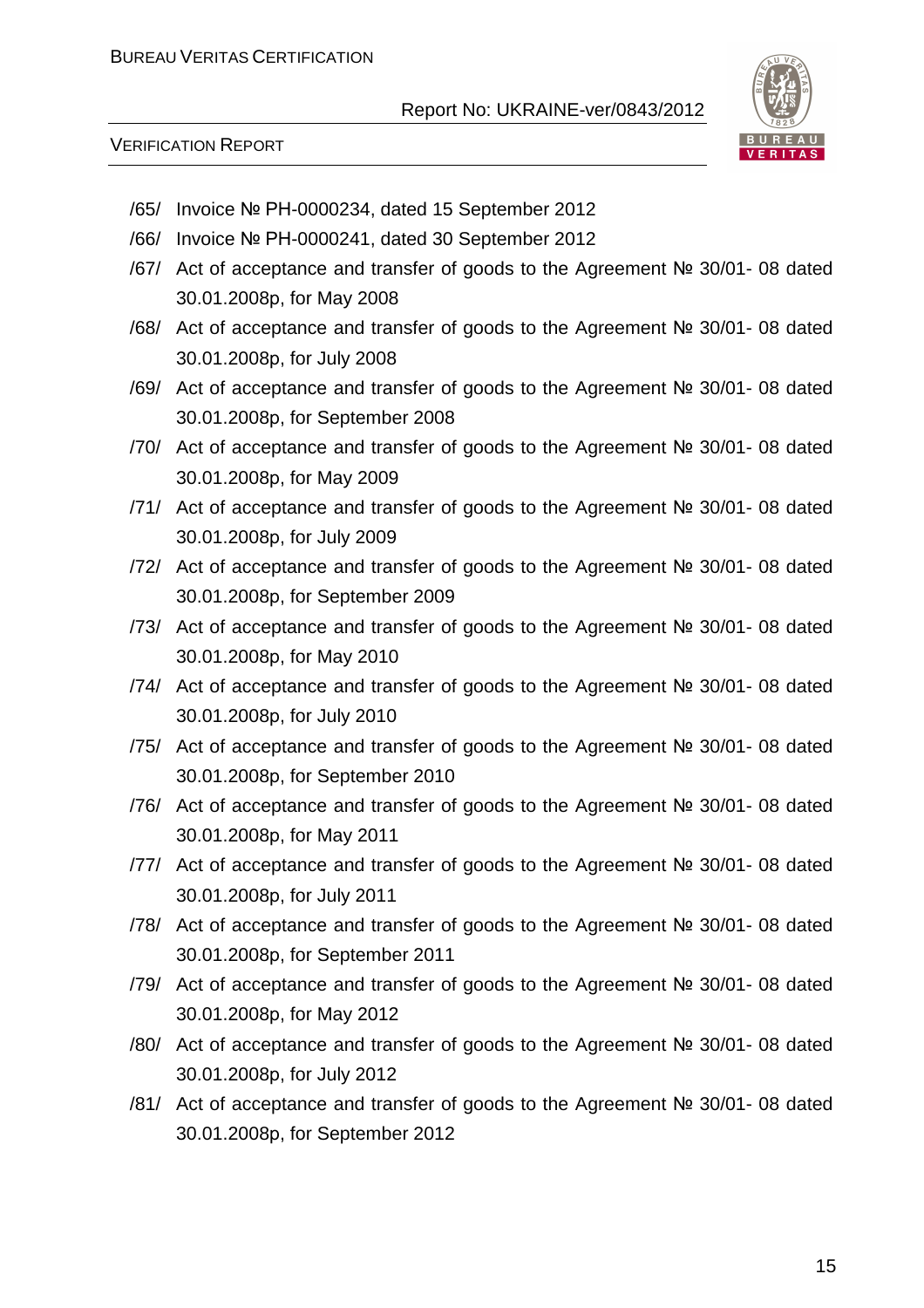

VERIFICATION REPORT

#### **Persons interviewed:**

List persons interviewed during the verification or persons that contributed with other information that are not included in the documents listed above.

- /1/ V. Solanik director of of Limited Liability Company «ALBION-95»
- /2/ D. Shilov Head of processing factory of Limited Liability Company «ALBION-

95»

- /3/ L. Reznik cheef bookkeeper of Limited Liability Company «ALBION-95»
- /4/ Tahir Musayev representative of the project Developer СARBON MARKETING AND TRADING LTD
- /5/ Valentina Bubenok representative of the project Developer СARBON MARKETING AND TRADING LTD.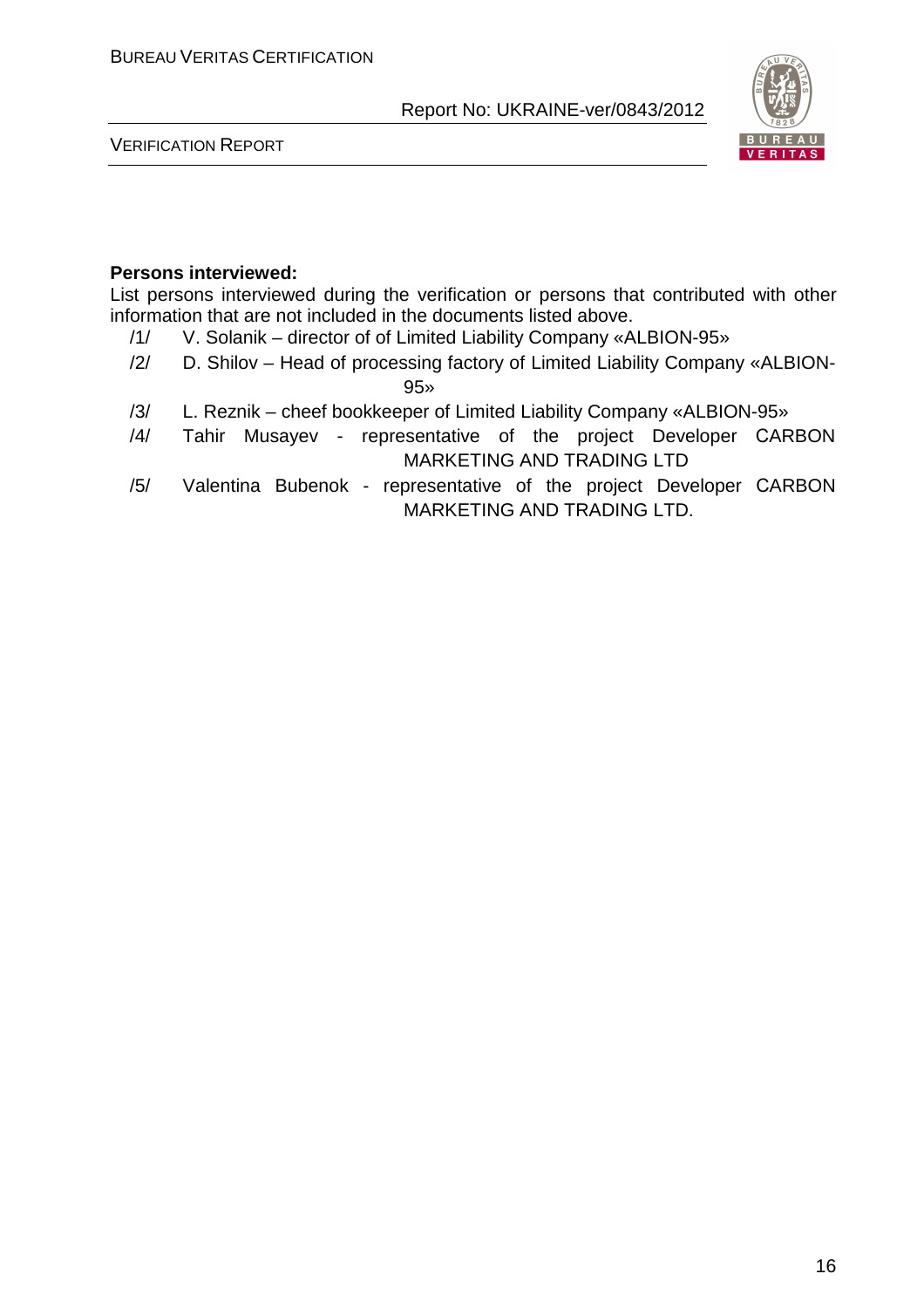

VERIFICATION REPORT

#### APPENDIX A: VERIFICATION PROTOCOL **BUREAU VERITAS CERTIFICATION HOLDING SAS**

#### **VERIFICATION PROTOCOL**

**Check list for verification, according to the JOINT IMPLEMENTATION DETERMINATION AND VERIFICATION MANUAL (Version 01)** 

| <b>DVM</b><br>Paragrap<br>h. | <b>Check Item</b>                                                                                                                                                                                                                                                                 | Initial finding                                                                                                                                                              | <b>Draft</b><br>Conclusion | Final<br>Conclusion |
|------------------------------|-----------------------------------------------------------------------------------------------------------------------------------------------------------------------------------------------------------------------------------------------------------------------------------|------------------------------------------------------------------------------------------------------------------------------------------------------------------------------|----------------------------|---------------------|
|                              | Project approvals by Parties involved                                                                                                                                                                                                                                             |                                                                                                                                                                              |                            |                     |
| 90                           | Has the DFPs of at least one Party<br>involved, other than the host Party,<br>issued a written project approval when<br>submitting the first verification report to<br>the secretariat for publication in<br>accordance with paragraph 38 of the JI<br>guidelines, at the latest? | CAR01<br>provide LoA from<br>the Netherland<br>Please<br>Designated Focal Point.<br>CAR <sub>02</sub><br>Please provide LoA from the Ukrainian Designated<br>Focal Point.    | CAR01<br>CAR <sub>02</sub> | <b>OK</b>           |
| 91                           | Are all the written project approvals by<br>Parties involved unconditional?                                                                                                                                                                                                       | Yes, all the written projects approvals by Parties<br>involved are unconditional.                                                                                            | <b>OK</b>                  | <b>OK</b>           |
|                              | <b>Project implementation</b>                                                                                                                                                                                                                                                     |                                                                                                                                                                              |                            |                     |
| 92                           | Has the project been implemented in<br>accordance with the PDD regarding<br>which the determination has been<br>deemed final and is so listed on the<br><b>UNFCCC JI website?</b>                                                                                                 | Yes, the project has been implemented in<br>accordance with the PDD regarding which the<br>determination has been deemed final and is so<br>listed on the UNFCCC JI website. | OK.                        | <b>OK</b>           |
| 93                           |                                                                                                                                                                                                                                                                                   | What is the status of operation of the   Project has been in operation during all monitoring                                                                                 | OK                         | OK                  |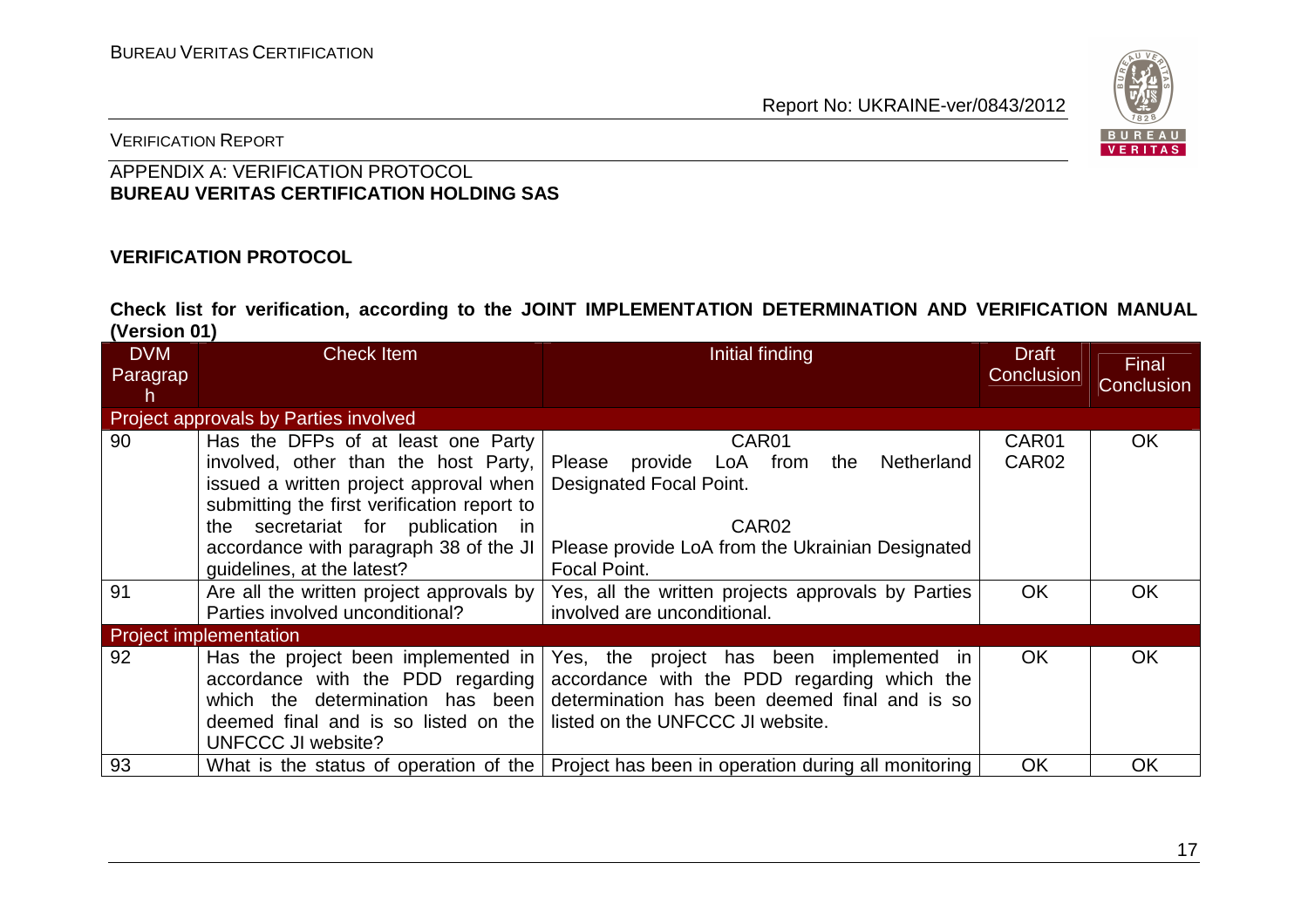

| <b>VERIFICATION REPORT</b>  |                                                                                                                                                                                                                                                                                                                                                                         |                                                                                                                                                                                                                                                                                                                                                                                               |                                                | BUREAU<br><b>VERITAS</b> |
|-----------------------------|-------------------------------------------------------------------------------------------------------------------------------------------------------------------------------------------------------------------------------------------------------------------------------------------------------------------------------------------------------------------------|-----------------------------------------------------------------------------------------------------------------------------------------------------------------------------------------------------------------------------------------------------------------------------------------------------------------------------------------------------------------------------------------------|------------------------------------------------|--------------------------|
| <b>DVM</b><br>Paragrap<br>h | <b>Check Item</b>                                                                                                                                                                                                                                                                                                                                                       | Initial finding                                                                                                                                                                                                                                                                                                                                                                               | <b>Draft</b><br>Conclusion                     | Final<br>Conclusion      |
|                             | project during the monitoring period?                                                                                                                                                                                                                                                                                                                                   | period.                                                                                                                                                                                                                                                                                                                                                                                       |                                                |                          |
|                             | Compliance with monitoring plan                                                                                                                                                                                                                                                                                                                                         |                                                                                                                                                                                                                                                                                                                                                                                               |                                                |                          |
| 94                          | Did the monitoring occur in accordance<br>with the monitoring plan included in the<br>PDD regarding which the determination<br>has been deemed final and is so listed<br>on the UNFCCC JI website?                                                                                                                                                                      | Yes, the monitoring occurred in accordance with<br>the monitoring plan included in the PDD regarding<br>which the determination has been deemed final<br>and so is listed on the UNFCCC JI website.                                                                                                                                                                                           | <b>OK</b>                                      | OK                       |
| 95(a)                       | For calculating the emission reductions<br>or enhancements of net removals, were<br>key factors, e.g. those listed in 23 (b)<br>(i)-(vii) above, influencing the baseline<br>emissions or net removals and the<br>activity level of the project and the<br>emissions or removals as well as risks<br>associated with the project taken into<br>account, as appropriate? | For calculating the emission reduction all key<br>factors were taken into account as appropriate.                                                                                                                                                                                                                                                                                             | <b>OK</b>                                      | <b>OK</b>                |
| 95(b)                       | Are data sources used for calculating<br>emission reductions or enhancements<br>of net removals clearly identified,<br>reliable and transparent?                                                                                                                                                                                                                        | CL <sub>01</sub><br>If calibration frequency of electronic for static<br>weighting of automobiles is 2 years, why the<br>conducted calibrations were indicated annually in<br>section D.2 of the MR.<br>CAR <sub>03</sub><br>Please add measurement units for leakages due<br>to consumption of electricity (table. 4) of the MR.<br>CAR04<br>Please provide invoices on diesel fuel consumed | CL <sub>01</sub><br>CAR <sub>03</sub><br>CAR04 | <b>OK</b>                |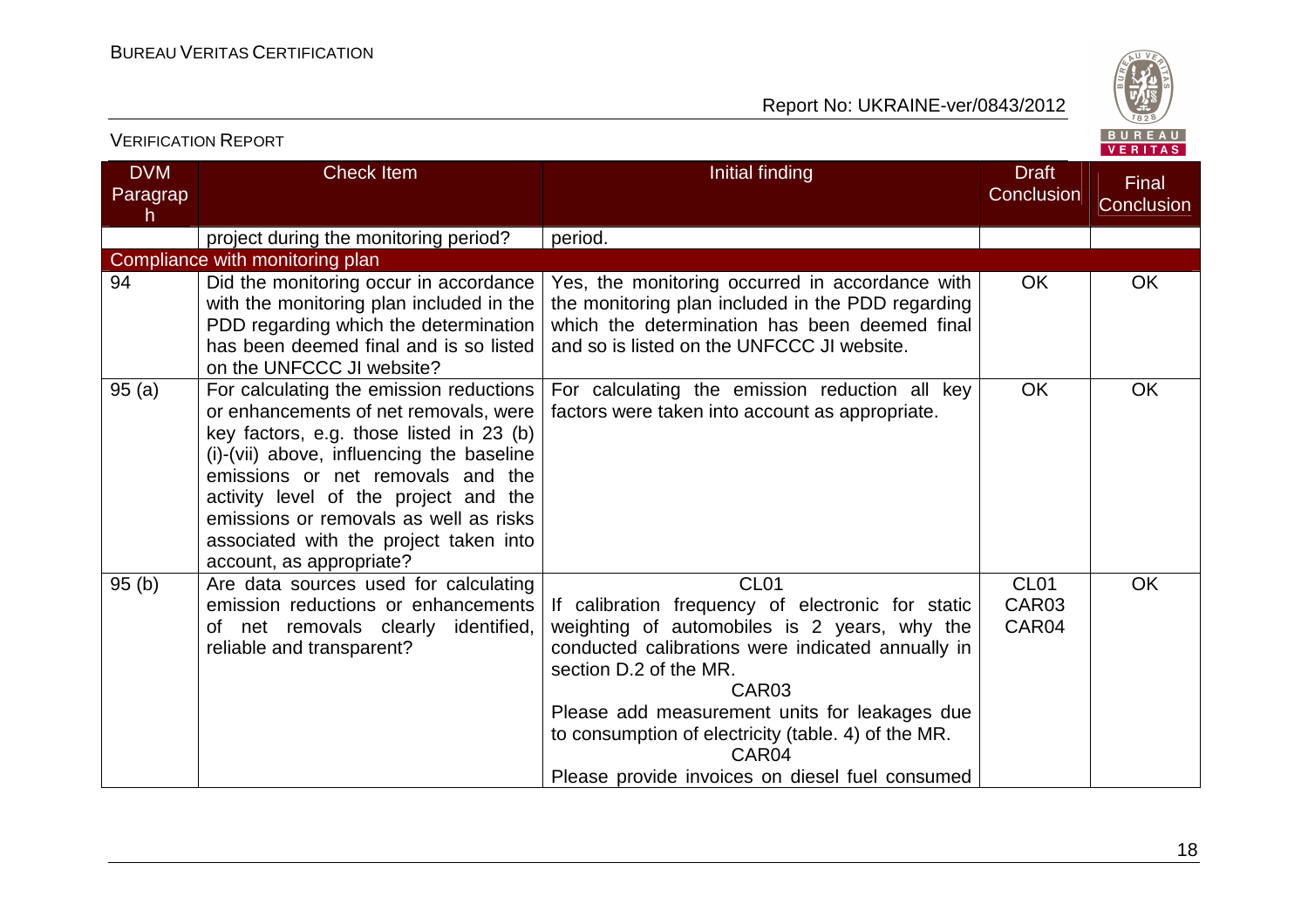VERIFICATION REPORT



| <b>DVM</b>     | Check Item                                                                                                                                                                                                                                                                                                                       | Initial finding                                                                                                                                                                                                                                       | <b>Draft</b> | Final      |  |
|----------------|----------------------------------------------------------------------------------------------------------------------------------------------------------------------------------------------------------------------------------------------------------------------------------------------------------------------------------|-------------------------------------------------------------------------------------------------------------------------------------------------------------------------------------------------------------------------------------------------------|--------------|------------|--|
| Paragrap<br>h. |                                                                                                                                                                                                                                                                                                                                  |                                                                                                                                                                                                                                                       | Conclusion   | Conclusion |  |
|                |                                                                                                                                                                                                                                                                                                                                  | during 9 months period (2012)                                                                                                                                                                                                                         |              |            |  |
| 95(c)          | Are emission factors, including default<br>emission factors, if used for calculating<br>the<br>emission<br>reductions<br>or<br>of<br>enhancements<br>net<br>removals,<br>selected<br>carefully<br>balancing<br>by<br>accuracy and reasonableness, and<br>appropriately justified of the choice?                                  | CEF for the electricity from the grid by consumers<br>of electricity, mined coal and diesel are CEF's<br>used in this project. They are selected by carefully<br>balancing accuracy and reasonableness, and<br>appropriately justified of the choice. | <b>OK</b>    | OK         |  |
| 95(d)          | the<br>calculation<br>ls.<br>0f<br>emission<br>reductions or enhancements of net<br>removals<br>based<br>conservative<br>on<br>assumptions and the most plausible<br>scenarios in a transparent manner?                                                                                                                          | Yes, the calculation of emission reductions is<br>based on conservative assumptions and the most<br>plausible scenarios in a transparent manner.                                                                                                      | <b>OK</b>    | <b>OK</b>  |  |
|                | Applicable to JI SSC projects only                                                                                                                                                                                                                                                                                               |                                                                                                                                                                                                                                                       |              |            |  |
| 96             | Is the relevant threshold to be classified<br>as JI SSC project not exceeded during<br>the monitoring period on an annual<br>average basis?<br>If the threshold is exceeded, is the<br>maximum emission reduction level<br>estimated in the PDD for the JI SSC<br>project or the bundle for the monitoring<br>period determined? | N\A                                                                                                                                                                                                                                                   | N\A          | N\A        |  |
|                | Applicable to bundled JI SSC projects only                                                                                                                                                                                                                                                                                       |                                                                                                                                                                                                                                                       |              |            |  |
| 97(a)          | Has the composition of the bundle not<br>changed from that is stated in F-JI-                                                                                                                                                                                                                                                    | <b>N\A</b>                                                                                                                                                                                                                                            | N\A          | <b>N\A</b> |  |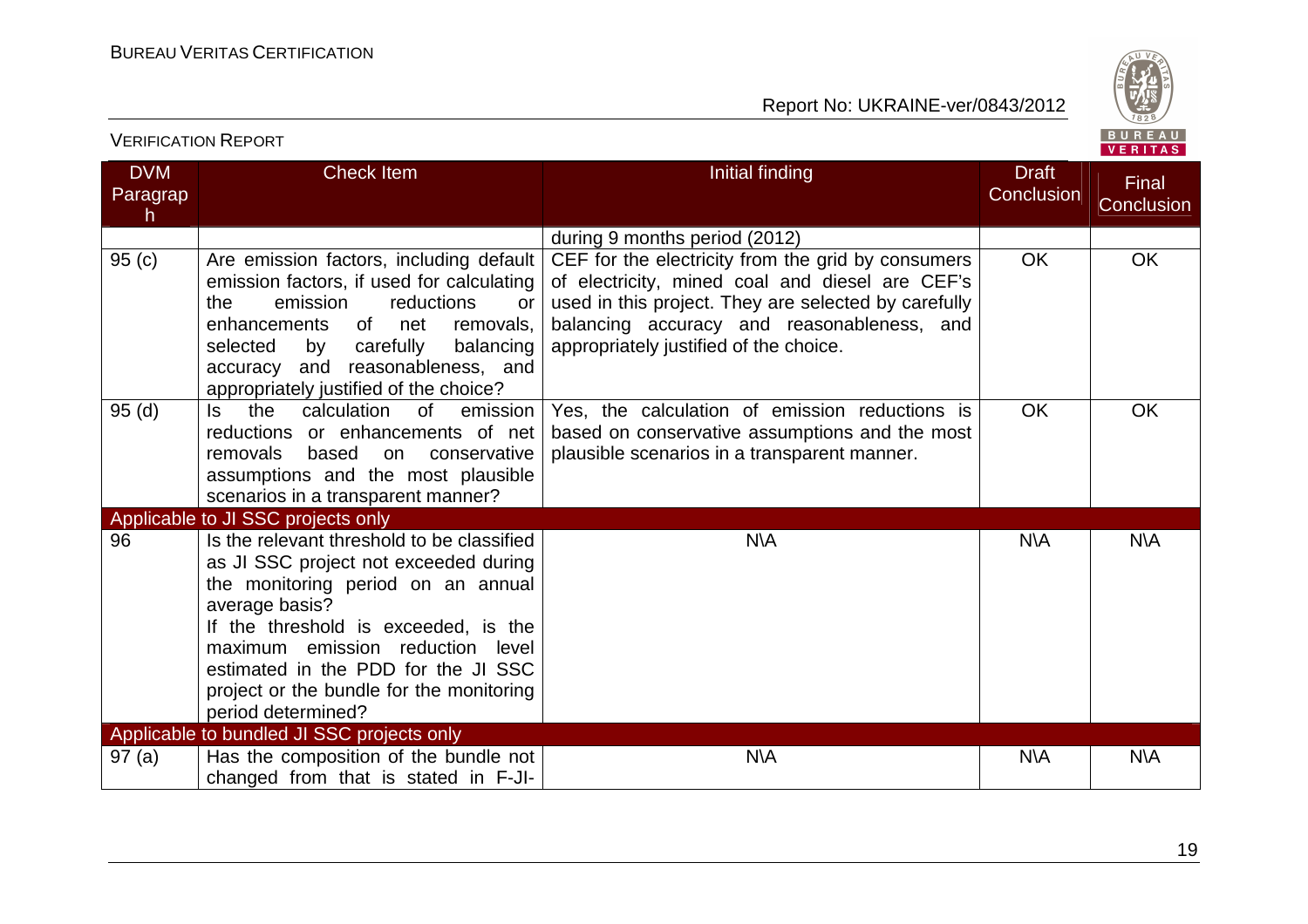

|                             | <b>VERIFICATION REPORT</b>                                                                                                                                                                                                                                                                                                                    |                 |                                   | BUREAU<br>VERITAS   |
|-----------------------------|-----------------------------------------------------------------------------------------------------------------------------------------------------------------------------------------------------------------------------------------------------------------------------------------------------------------------------------------------|-----------------|-----------------------------------|---------------------|
| <b>DVM</b><br>Paragrap<br>h | <b>Check Item</b>                                                                                                                                                                                                                                                                                                                             | Initial finding | <b>Draft</b><br><b>Conclusion</b> | Final<br>Conclusion |
|                             | <b>SSCBUNDLE?</b>                                                                                                                                                                                                                                                                                                                             |                 |                                   |                     |
| 97(b)                       | If the determination was conducted on<br>the basis of an overall monitoring plan,<br>have the project participants submitted<br>a common monitoring report?                                                                                                                                                                                   | N\A             | <b>N\A</b>                        | <b>N\A</b>          |
| 98                          | If the monitoring is based on a<br>monitoring plan that provides for<br>overlapping monitoring periods, are the<br>monitoring periods per component of<br>the project clearly specified in the<br>monitoring report?<br>Do the monitoring periods not overlap<br>with those for which verifications were<br>already deemed final in the past? | <b>N\A</b>      | $N\setminus A$                    | <b>N\A</b>          |
|                             | Revision of monitoring plan                                                                                                                                                                                                                                                                                                                   |                 |                                   |                     |
|                             | Applicable only if monitoring plan is revised by project participant                                                                                                                                                                                                                                                                          |                 |                                   |                     |
| 99(a)                       | Did the project participants provide an<br>appropriate<br>justification<br>for<br>the<br>proposed revision?                                                                                                                                                                                                                                   | <b>N\A</b>      | <b>N\A</b>                        | <b>N\A</b>          |
| 99(b)                       | Does the proposed revision improve<br>the accuracy and/or applicability of<br>information collected compared to the<br>monitoring<br>plan<br>without<br>original<br>changing conformity with the relevant<br>rules<br>and<br>regulations<br>for<br>the<br>establishment of monitoring plans?                                                  | <b>N\A</b>      | <b>N\A</b>                        | <b>N\A</b>          |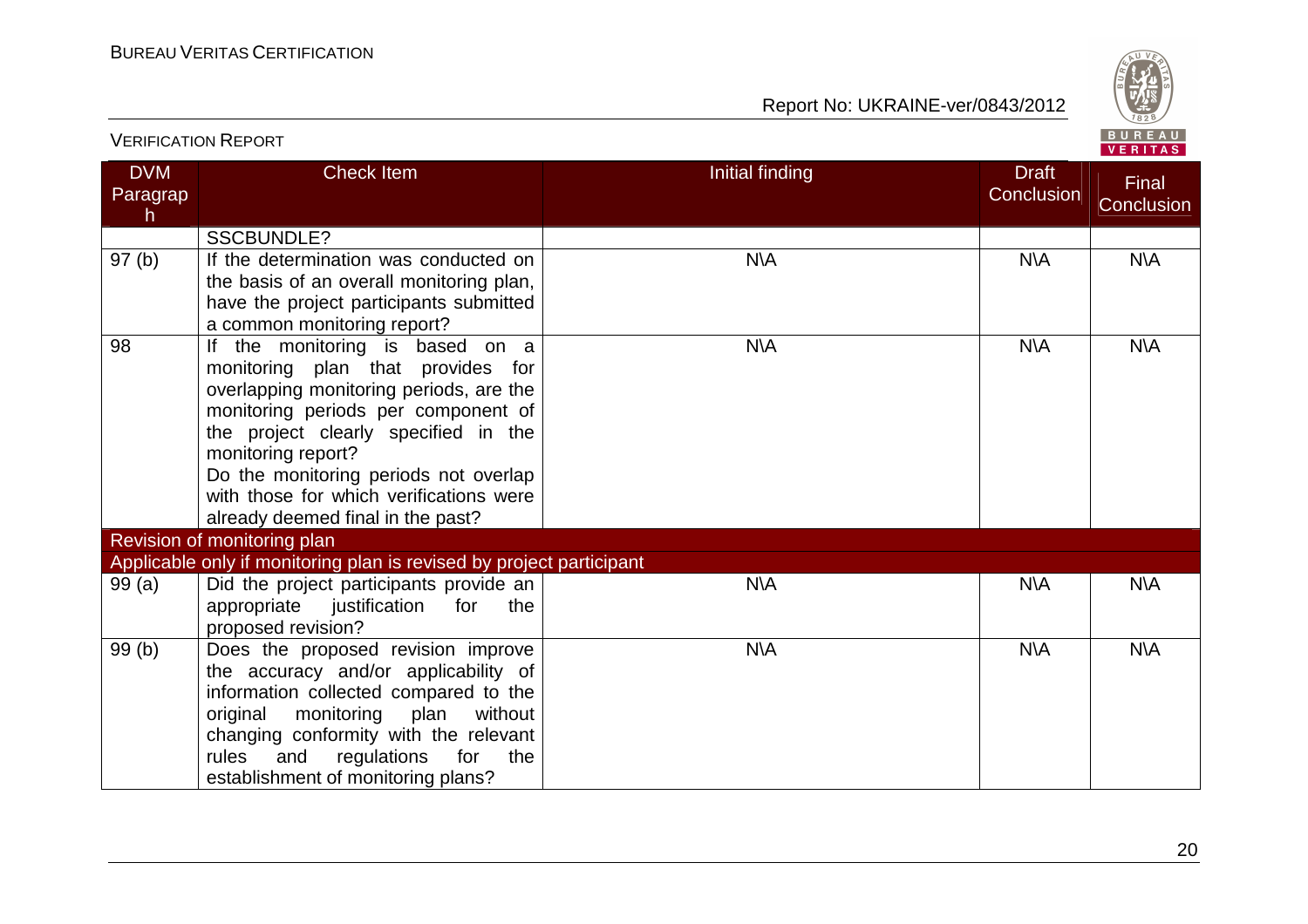

| <b>VERIFICATION REPORT</b>  |                                                                                                                                                                                  |                                                                                                                                                                           |                            | BUREAU<br><b>VERITAS</b> |
|-----------------------------|----------------------------------------------------------------------------------------------------------------------------------------------------------------------------------|---------------------------------------------------------------------------------------------------------------------------------------------------------------------------|----------------------------|--------------------------|
| <b>DVM</b><br>Paragrap<br>h | <b>Check Item</b>                                                                                                                                                                | Initial finding                                                                                                                                                           | <b>Draft</b><br>Conclusion | Final<br>Conclusion      |
| Data management             |                                                                                                                                                                                  |                                                                                                                                                                           |                            |                          |
| 101 $(a)$                   | Is the implementation of data collection<br>procedures in accordance with the<br>monitoring plan, including the quality<br>control<br>and<br>quality<br>assurance<br>procedures? | Yes, the implementation of data collection<br>procedures is in accordance with the monitoring<br>plan, including the quality control and quality<br>assurance procedures. | <b>OK</b>                  | <b>OK</b>                |
| 101(b)                      | Is the function of the monitoring<br>equipment, including its calibration<br>status, in order?                                                                                   | Yes, the function of the monitoring equipment,<br>including its calibration status, is in order.                                                                          | <b>OK</b>                  | <b>OK</b>                |
| 101(c)                      | Are the evidence and records used for<br>monitoring<br>the<br>maintained<br>in a<br>traceable manner?                                                                            | Yes, the evidence and records used for the<br>monitoring are maintained in a traceable manner.                                                                            | <b>OK</b>                  | <b>OK</b>                |
| $101$ (d)                   | Is the data collection and management  <br>system for the project in accordance<br>with the monitoring plan?                                                                     | Yes, the data collection and management system<br>for the project is in accordance with the monitoring<br>plan.                                                           | <b>OK</b>                  | <b>OK</b>                |
|                             | Verification regarding programmes of activities (additional elements for assessment)                                                                                             |                                                                                                                                                                           |                            |                          |
| 102                         | Is any JPA that has not been added to<br>the JI PoA not verified?                                                                                                                | <b>N\A</b>                                                                                                                                                                | <b>N\A</b>                 | <b>N\A</b>               |
| 103                         | Is the verification based on the<br>monitoring reports of all JPAs to be<br>verified?                                                                                            | <b>N\A</b>                                                                                                                                                                | <b>N\A</b>                 | N\A                      |
| 103                         | Does the verification<br>ensure<br>the<br>accuracy and conservativeness of the<br>emission reductions or enhancements<br>of removals generated by each JPA?                      | <b>N\A</b>                                                                                                                                                                | N\A                        | <b>N\A</b>               |
| 104                         | Does the monitoring period not overlap                                                                                                                                           | <b>N\A</b>                                                                                                                                                                | <b>N\A</b>                 | <b>N\A</b>               |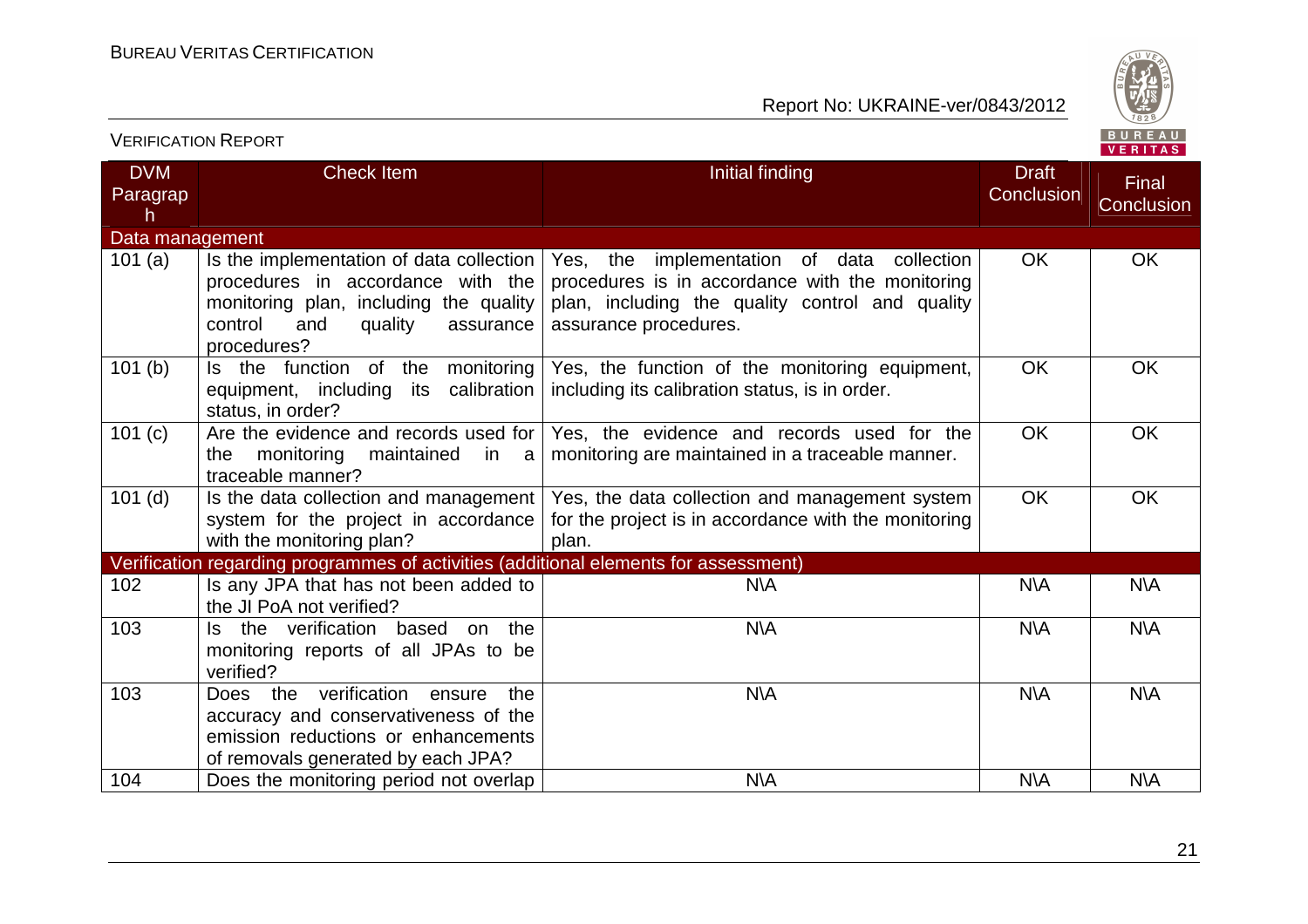

|                             | <b>VERIFICATION REPORT</b>                                                                                                                                                                                                                                                                                                                                                                                                                                                                                                                                                                                                                                 |                 |                            | BUREAU<br><b>VERITAS</b>   |
|-----------------------------|------------------------------------------------------------------------------------------------------------------------------------------------------------------------------------------------------------------------------------------------------------------------------------------------------------------------------------------------------------------------------------------------------------------------------------------------------------------------------------------------------------------------------------------------------------------------------------------------------------------------------------------------------------|-----------------|----------------------------|----------------------------|
| <b>DVM</b><br>Paragrap<br>h | <b>Check Item</b>                                                                                                                                                                                                                                                                                                                                                                                                                                                                                                                                                                                                                                          | Initial finding | <b>Draft</b><br>Conclusion | <b>Final</b><br>Conclusion |
| 105                         | with previous monitoring periods?<br>If the AIE learns of an erroneously<br>included JPA, has the AIE informed the<br>JISC of its findings in writing?                                                                                                                                                                                                                                                                                                                                                                                                                                                                                                     | <b>N\A</b>      | N\A                        | <b>N\A</b>                 |
| 106                         | Applicable to sample-based approach only<br>Does the sampling plan prepared by                                                                                                                                                                                                                                                                                                                                                                                                                                                                                                                                                                             | N\A             | <b>NVA</b>                 | <b>N\A</b>                 |
|                             | the AIE:<br>(a) Describe its sample selection,<br>taking into<br>account that:<br>(i) For each verification that uses a<br>sample-based approach, the sample<br>shall<br>selection<br>be<br>sufficiently<br>representative of the JPAs in the JI<br>PoA such extrapolation to all JPAs<br>identified for that verification is<br>reasonable, taking into account<br>differences among the characteristics<br>of JPAs, such as:<br>- The types of JPAs;<br>- The complexity of the applicable<br>technologies and/or measures used;<br>- The geographical location of each<br>JPA:<br>- The amounts of expected emission<br>reductions of the JPAs<br>being |                 |                            |                            |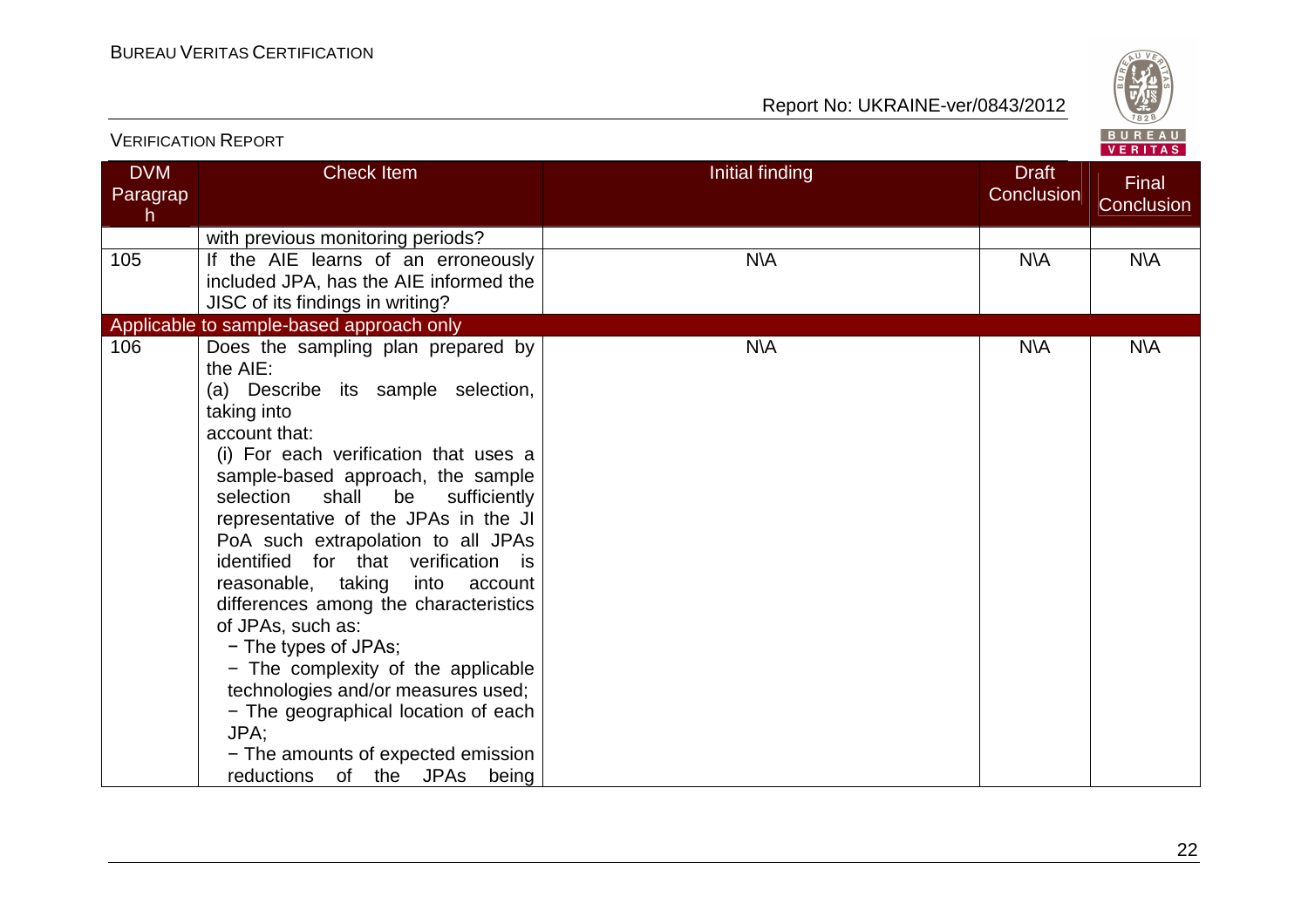

| <b>VERIFICATION REPORT</b>  |                                                                                                                                                                                                                                                                                                                                                                                          |                                               | BUREAU<br>VERITAS   |
|-----------------------------|------------------------------------------------------------------------------------------------------------------------------------------------------------------------------------------------------------------------------------------------------------------------------------------------------------------------------------------------------------------------------------------|-----------------------------------------------|---------------------|
| <b>DVM</b><br>Paragrap<br>h | <b>Check Item</b>                                                                                                                                                                                                                                                                                                                                                                        | Initial finding<br><b>Draft</b><br>Conclusion | Final<br>Conclusion |
|                             | verified;<br>- The number of JPAs for which<br>emission<br>reductions<br>being<br>are<br>verified;<br>- The length of monitoring periods of<br>the JPAs being verified; and<br>- The samples selected for prior<br>verifications, if any?                                                                                                                                                |                                               |                     |
| 107                         | the sampling plan ready for<br>Is.<br>publication through the secretariat<br>along with the verification report and<br>supporting documentation?                                                                                                                                                                                                                                         | N\A<br>N\A                                    | N\A                 |
| 108                         | Has the AIE made site inspections of at<br>least the square root of the number of<br>total JPAs, rounded to the upper whole<br>number? If the AIE makes no site<br>inspections or fewer site inspections<br>than the square root of the number of<br>total JPAs, rounded to the upper whole<br>number, then does the AIE provide a<br>reasonable<br>explanation<br>and<br>justification? | <b>N\A</b><br>N\A                             | <b>N\A</b>          |
| 109                         | Is the sampling plan available for<br>submission to the secretariat for the<br>JISC ex ante assessment? (Optional)                                                                                                                                                                                                                                                                       | N\A<br>N\A                                    | N\A                 |
| 110                         | If the AIE learns of a fraudulently                                                                                                                                                                                                                                                                                                                                                      | <b>N\A</b><br>N\A                             | <b>N\A</b>          |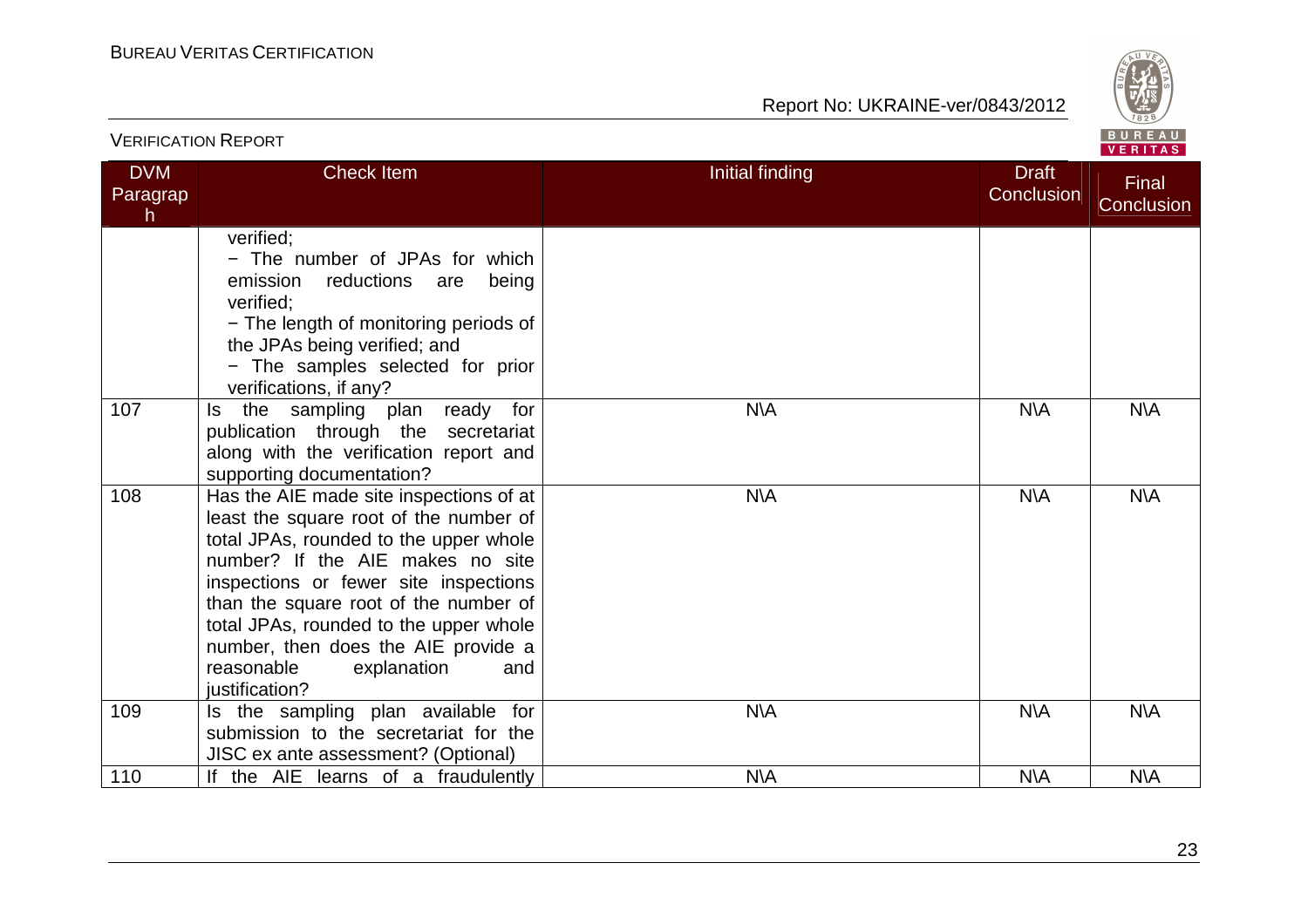

| <b>VERIFICATION REPORT</b>   |                                                                                                                                                                                 |                 |                            |                     |  |
|------------------------------|---------------------------------------------------------------------------------------------------------------------------------------------------------------------------------|-----------------|----------------------------|---------------------|--|
| <b>DVM</b><br>Paragrap<br>h. | <b>Check Item</b>                                                                                                                                                               | Initial finding | <b>Draft</b><br>Conclusion | Final<br>Conclusion |  |
|                              | included JPA, a fraudulently monitored<br>JPA or an inflated number of emission<br>reductions claimed in a JI PoA, has the<br>AIE informed the JISC of the fraud in<br>writing? |                 |                            |                     |  |

#### Table 2 Resolution of Corrective Action and Clarification Requests

| Draft report clarification and corrective action<br>requests by verification team     | Ref. to<br>checklist<br>question<br>in table | Summary<br>response                                                                         | 0f | project | participant | Verification team conclusion |
|---------------------------------------------------------------------------------------|----------------------------------------------|---------------------------------------------------------------------------------------------|----|---------|-------------|------------------------------|
| CAR01<br>Please provide LoA from the Netherland<br>Designated Focal Point.            | 90                                           | LoA from the Netherland Designated<br>Focal Point is provided to the<br>verification group. |    |         |             | The issue is closed          |
| CAR <sub>02</sub><br>Please provide LoA from the Ukrainian<br>Designated Focal Point. | 90                                           | LoA from the Ukrainian Designated<br>Focal Point is provided to the<br>verification group.  |    |         |             | The issue is closed          |